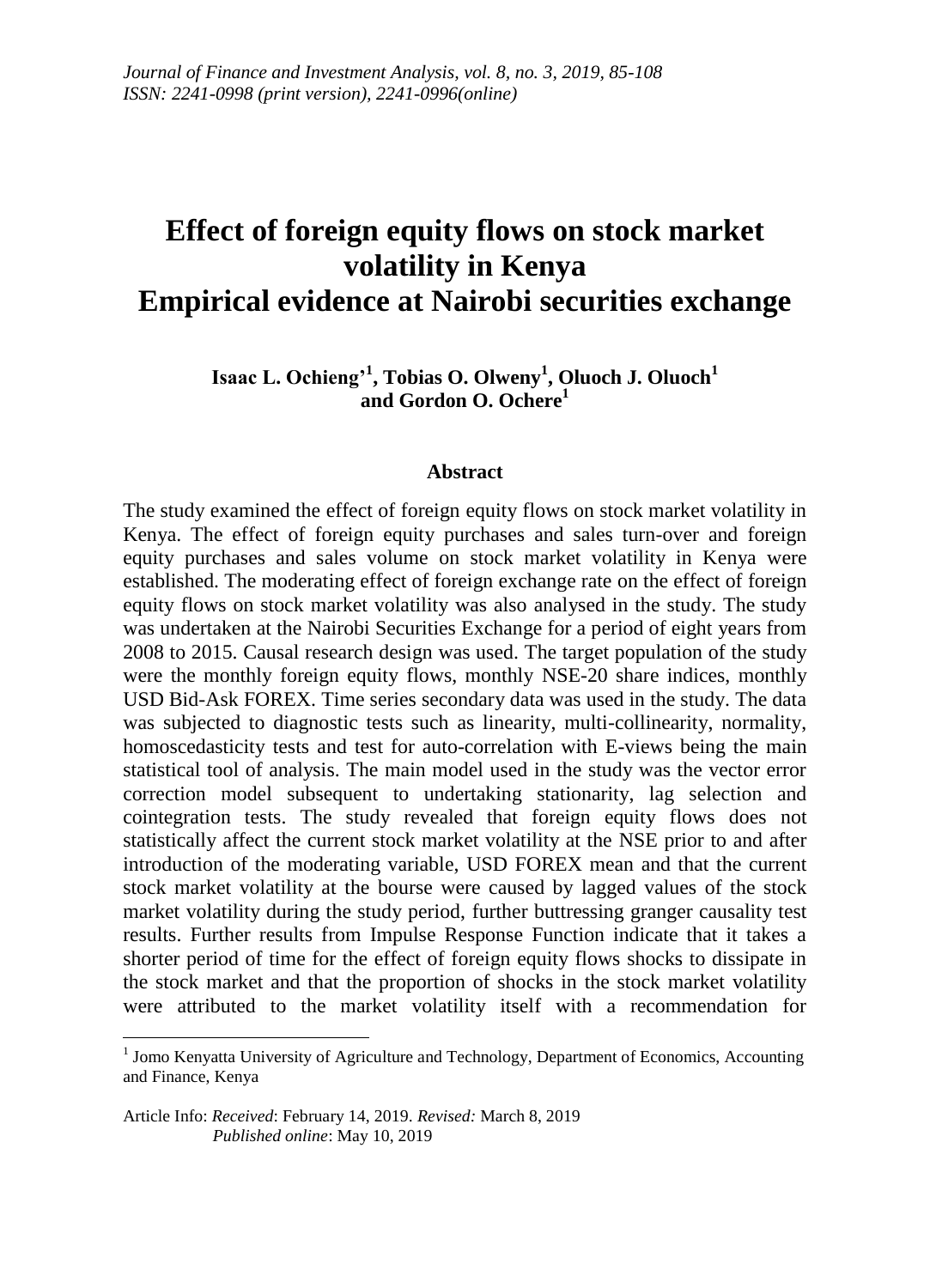formulation and implementation of efficacious policies that would spur market integration thereby increasing foreign investor activities in the bourse.

### **JEL Classification numbers: G11, G15**

**Keywords:** Foreign Equity Flows, Stock Market Volatility, Lag selection, Cointegration, Impulse Response, Variance Decomposition

# **1 Introduction**

The nexus between foreign equity flows and stock market volatility is well articulated by a plethora of prevailing theoretical and empirical postulations. The base-broadening theory advanced by Merton (1987) and the price pressure hypothesis put forth by Harris and Gurel (1986) expound on the correlation between foreign equity flows and stock market volatility. The base-broadening hypothesis suggests that foreign equity flows causes emerging equity market prices to rise hence causing an increase in stock market volatility. The broadening of investor base leads to diversification of risk and ultimately risk sharing hence reduction in required risk premium. Besides, the influx of new investors can lower the perceived liquidity risk of stocks hence investors invest only in stocks in which they are informed (Merton, 1987). Empirical evidence of the base-broadening hypothesis is documented by (Bekaert, 2000).

The price pressure hypothesis contends that rise in prices due to foreign equity flows are as a consequence of market illiquidity in absorbing the extra demand and that the resulting price change tend to be reversed in subsequent trading periods but after increasing the stock market volatility. Thus, foreign equity flow induced price increases will would be reversed subsequently. Prices initially increase based on expectations and asymmetric information but due to learning process the prices revert to their original level. Warther (1995) find that there is a negative relation between returns and subsequent flows, this notion is inconsistent with the price pressure hypothesis. Pavabutr and Yan (2007) contend that foreign equity flows increase stock market volatility when they come in and decrease the stock bourse volatility when they leave subsequently making prices and by extension the stock market to be more volatile. Hence, monetary and non-monetary aspects of foreign flows have an impact on valuation due to the fact that information that foreign investors have is yet to be incorporated in prices. Farther, information asymmetry exists between foreign and domestic investors leading to aversion towards international investments (Law & Ngah, 2008).

Huang and Yang (2000) examine whether foreign investor participation increase, decreases or affects not the volatility of stock markets in ten developing countries. Their results show that stock index become more volatile in South Korea, Mexico and Turkey but less volatile in Argentina, Chile, Malaysia and the Philippines. There is no momentous pattern for the other markets including Taiwan, Thailand and Brazil. Law and Ngah (2008) also buttress the narrative on the fall in the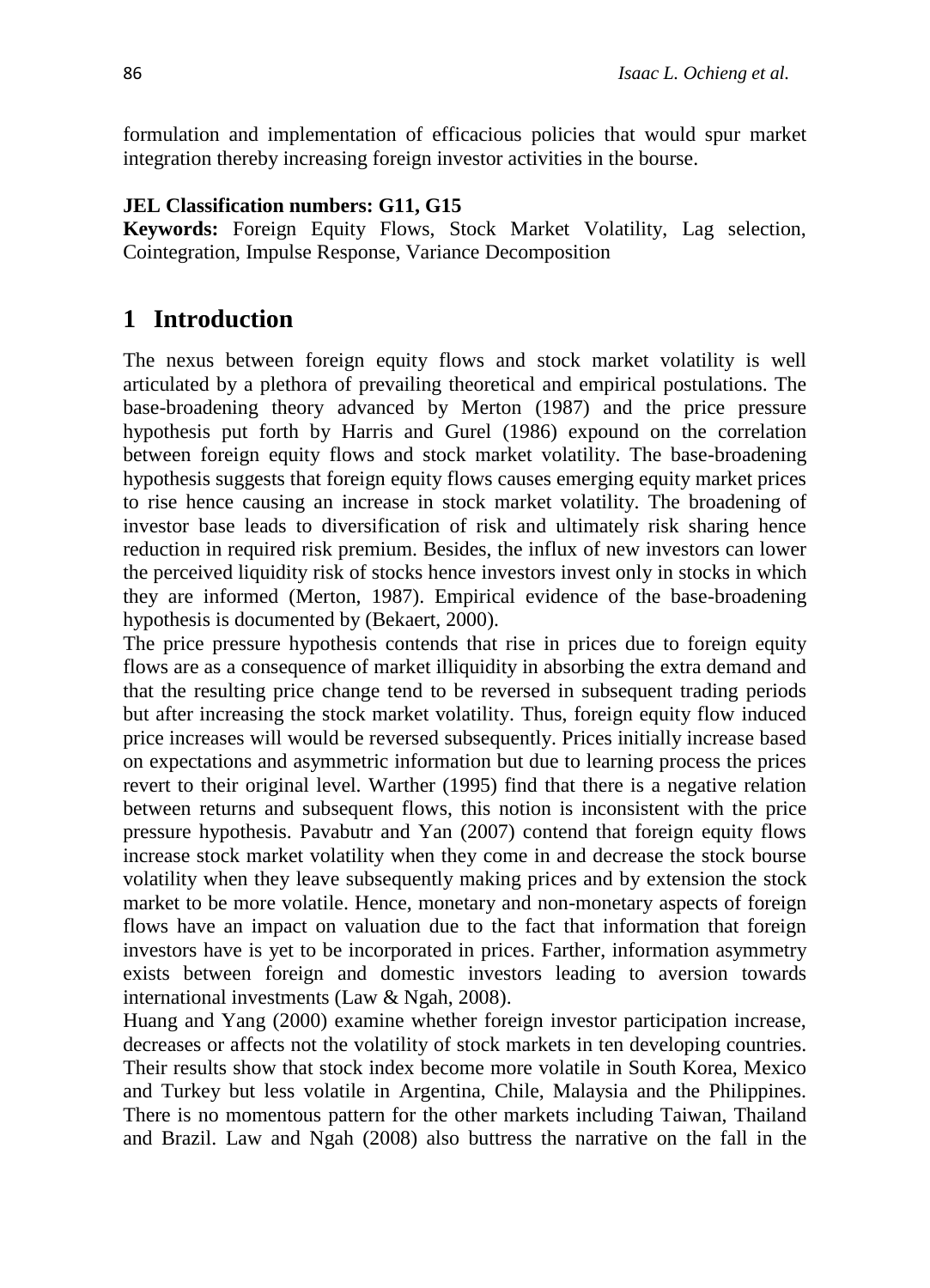Malaysian stock market volatility after allowing for foreign investor participation in the stock market. The scholars in their seminal script, effect of equity market liberalization on volatility in Malaysian Stock market from 1985 to 2006 using the EGARCH model and find that the foreign equity flows have a negative effect on stock market volatility.

Pavabutr and Yan (2007), examine the effect of both predictable foreign equity flows and unpredictable equity flows in daily and weekly stock return volatility in Thailand stock market from 1995 to 2002. The upshot was found to be ambivalent. Whereas the unpredictable equity flows are found to have a significant impact on stock market volatility (both daily and weekly), the influence of the predictable foreign equity flows is however negligible and utterly insignificant. Nguyen and Bellalah (2008), conduct research on seven emerging markets including Argentina, Brazil, Chile, Colombia, Mexico, Malaysia and Thailand from January 1985 to January 2003. The researchers report an insignificant effect of foreign equity flows as a consequence of liberalisation on stock market volatility on average. However, according to Nguyen and Bellalah (2008), it is imperative to note that stock return volatility is lowered by two salient conditions: one, when participation of US investors becomes effective and important on emerging markets and two, when the size of the emerging market increases.

The statistical significant effect of foreign equity purchases turn-over, foreign equity sales-turn-over and the foreign equity purchases volume and foreign equity sales volume as proxies for foreign equity flows on the volatility of stock markets were considered in Japan by Cho, Kho and Stulz (1999) and by (Hamao & Mei, 2001) in Japan. The findings of the studies were that the foreign equity flows did not result in the increase of stock market volatility and instead there was an inverse relationship between foreign equity flows and stock market volatility. The lack of empirical support for the contention that foreign equity flows in and out of a stock market may cause excess market volatility as postulated by Borensztein and Gelos (2000) and Richards (2005) in these two stock markets was a notable conclusion. Despite the unidirectional and bidirectional effect of foreign equity flows on stock market volatility documented in empirical finance, Bellalah and Nguyen (2008) documented chequred findings in the study of foreign equity flows on stock market volatility as one of the findings was that foreign equity flows lacked the statistical significance in predicting current volatility in a stock market.

Bonser-Neal *et al.* (2002) contend that foreign traders who are alternately described as trend chasers are at information disadvantage compared to local investors and informed traders. This is consistent with the information asymmetry assertion of the price pressure hypothesis additionally, Pavabutr and Yan (2003) adduce evidence attesting to the fact that foreign equity flows are associated to reduction in risk premium which diminishes among stocks preferred by foreign investors and this phenomenon decreases over time. Bailey *et al.* (2007) study the Singapore and Thailand exchange and find that foreign investors, rather than locals have pre-announcement private information. However, Curcuru *et al.* (2011) use equity positions between the US and forty foreign countries, and finds that foreign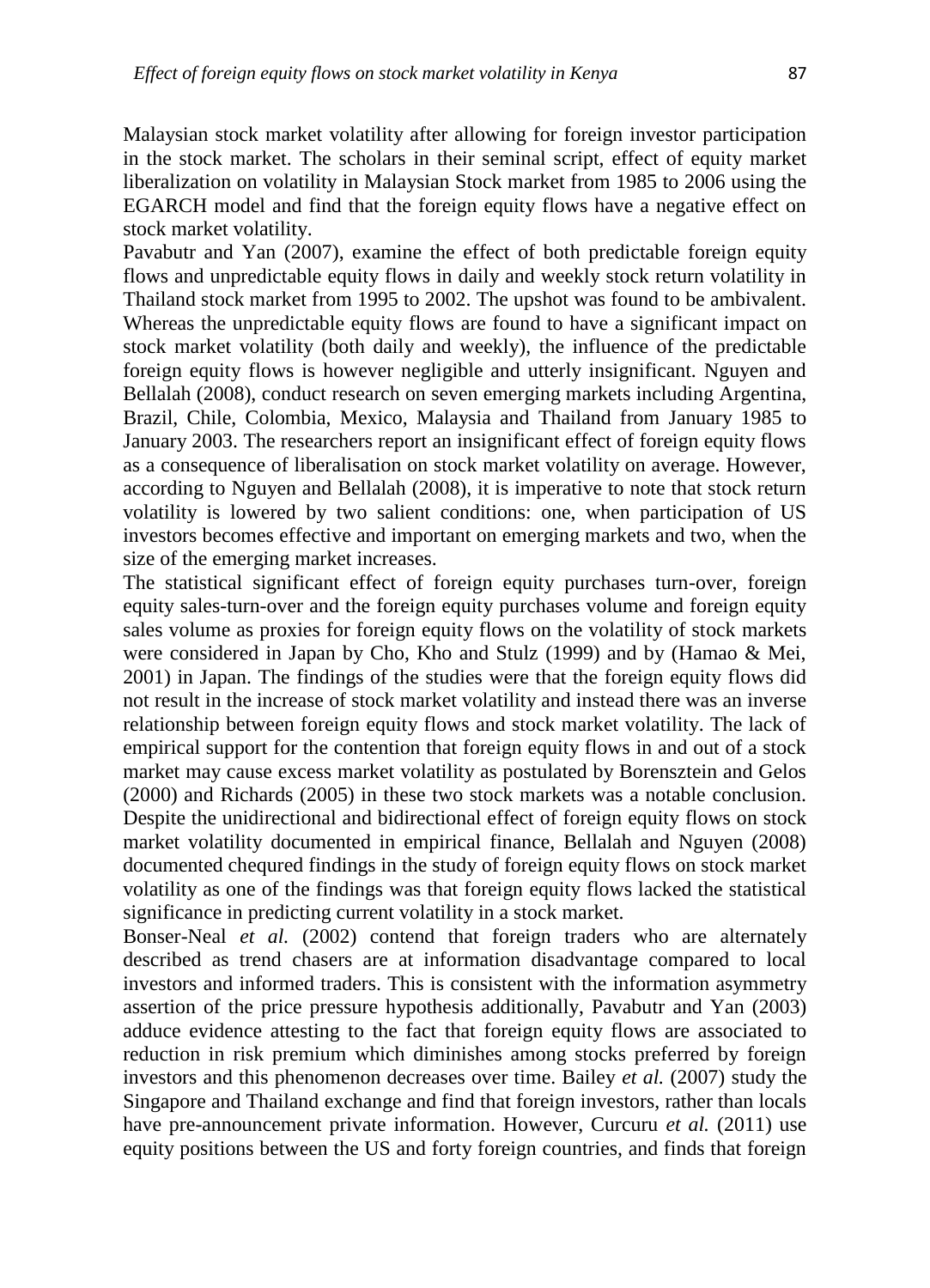investors increase equity weights on a country's equity market before its strong performance.

Brennan and Cao (1997) assert that foreign equity flows which include the monetary and non-monetary aspects are extremely vital in an economy, the flows enable investors to diversify risk thereby reducing the risk premium in the market leading to stock market appreciation. Berkaert and Harvey (2000) argue that the equity flows from foreign investors raises firm valuation and ultimately reducing the cost of capital. Foreign equity flows also lead to economic growth as it ensures that capital flows where productivity is at its pinnacle (Bekaert *et al.*, 2011). The presence of large foreign investors can promote better monitoring, phenomenon coupled with the reduction in cost of capital can transform projects that had negative net present values before opening of stock markets to foreign investor participation to positive net present values after opening of stock markets to foreign equity investment thereby increasing physical investment (Aggarwal *et al.,*  2011). Bekaert *et al.* (2011) affirm that the flow of foreign equity flows in emerging in emerging markets tend to be skewed to favour enormous and well established indigenous companies. This scenario effectually results to the creation of a two-tier local market distinguished by relative foreign interest subsequently curtailing the pervasiveness of market liberalization. The issue of market segmentation as a result of opening the market to foreign investors has some implications on pricing and volatility of stock markets (Pavabutr & Yan, 2013).

# **2 Literature Review**

Foreign equity gross purchases are the total monetary values or the turn-over values of stocks purchased by foreign investors in a local stock market on a daily basis, monthly basis or annually with the possibility of analysing its short term, intermediate and long term effect on stock market volatility being postulated in both theoretical and empirical literature (Pavabutr, 2007). Wang (2009) examines the causal relationship between foreign ownership and stock market volatility in Indonesia using daily foreign holdings of Indonesian stocks from January 1996 to December, 2000. Using daily foreign equity aggregate purchases from Jakarta Stock Exchange, he finds that foreign investors prefer to hold stock with low historical volatility. Other findings indicate that foreign equity gross purchases are positively correlated with contemporaneous stock market volatility and that the level of stock market volatility increases with the level of foreign equity flows.

Hsu and Huang (2010) studied the effect of foreign equity gross purchases on stock market volatility in Taiwan after the Taiwan stock market was opened to foreign investment participants. Using daily data from 1995 to 2007 and employing a GJR-GARCH model, they find that the Taiwanese stock market become more stable after it fully opened. Lin, Lee and Chiu (2010) also used an auto-regressive jump intensity (ARJI) model to explore the stock market volatility in Taiwan subsequent to the opening of the Taiwanese stock exchange (TWSE) to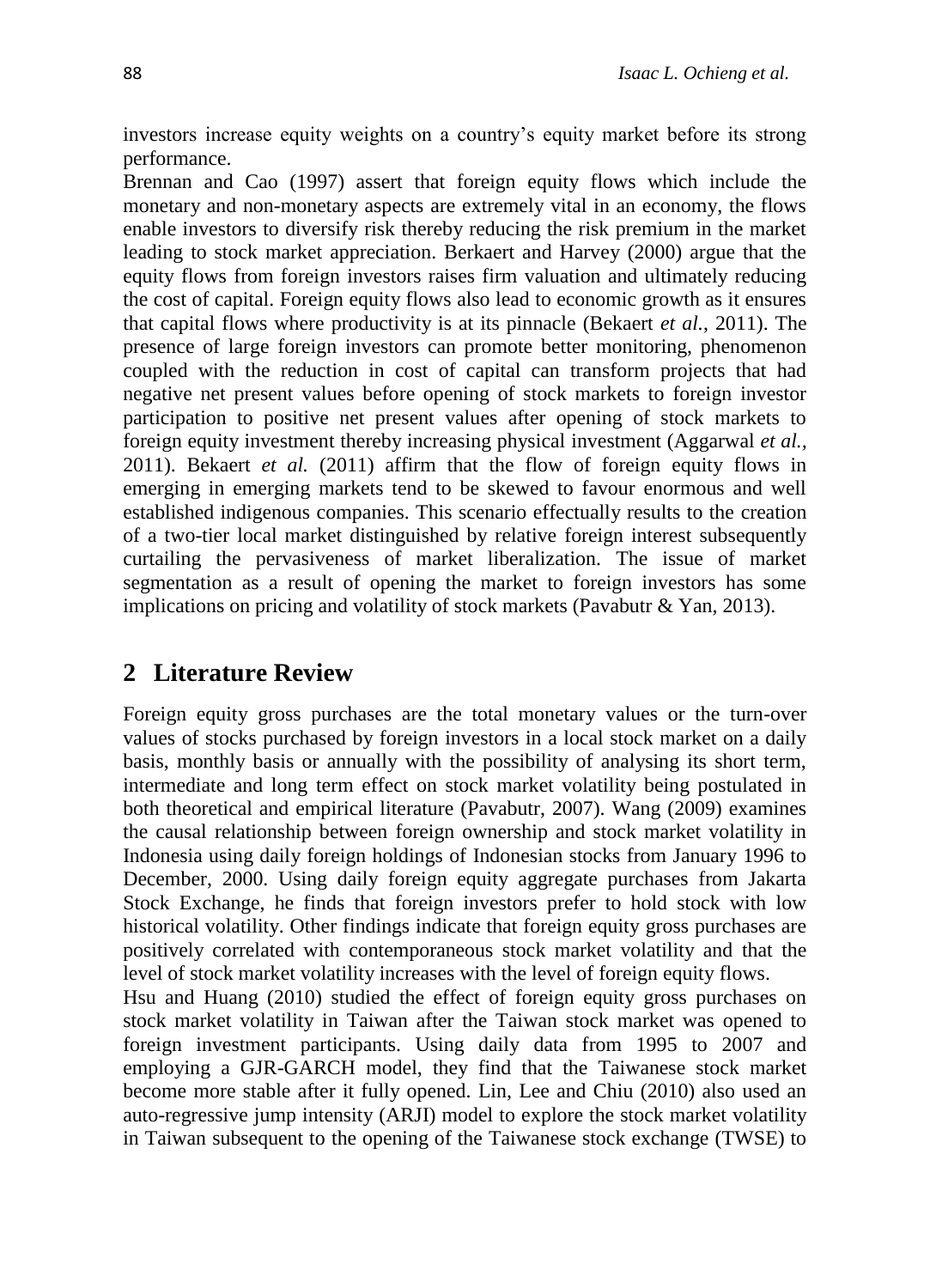foreign investors. Using daily data from 1995 to 2005 they find that TWSE tended towards greater stability during the post financial liberalization period, hence foreign investor participation in the TWSE reported in-significant effect on the TWSE volatility.

Cheng, Huang and Chen (2011) applied an EGARCH model to determine the impact of removing foreign institutional quota on the stock market volatility using daily data from 2003 in Taiwan. They find that lifting foreign ownership quotas enhanced the value of Taiwanese listed electronics companies with a low overall effect on the volatility of TWSE. Dijk and Vagias (2010) examine the relationship subsisting between international flows and liquidity and market volatility. They estimate vector auto regressions with monthly U.S. equity portfolio flows and local stock market liquidity and volatility for 46 countries in six regions over 19895- 2008. They find that foreign equity flows to developed Europe and Asia/Pacific are positively related to local market liquidity with the analysis lending little support to the view that foreign investors destabilize local markets through an adverse impact on liquidity and volatility.

Hsu (2013) analysed the influence of foreign portfolio investment on domestic stock markets volatility in Taiwan. He uses daily closing equity aggregate purchases of stocks listed on the TWSE from 2007 to 2011 and divided equities into foreign investor favoured and un-favoured stocks by foreign investors. The findings of the study revealed that market participants did not herd in the foreign investor favoured stock group but herded in the un-favoured group only in bear markets and that the foreign investor favoured group out-perfomed the other only during economic expansion. During recession, the foreign investor un-favoured group perfomed better. Foreign equity gross sales are the total monetary values or the turn-over values of stocks sold by foreign investors in a local stock market over a designated period of time (Nguyen and Le, 2013). The turn-over sales value of foreign equity flows is used as a proxy for foreign equity flows in the study of how flows affect other macro-economic variables in developed stock markets and in emerging stock markets such as stock market index volatility with the variable being also affected by other macro-economic variables in extant literature (Kodongo, 2011).

Muntasir (2015) evaluated how foreign equity investment impacted on exchange rate and composit stock index volatility in Indonesia. The objective of the study was to determine the effect of foreign equity gross sales on the volatility of the Jakarta stock index (JKSI) and the Rupia exchange rate. The uses the vector autoregressive (VAR) model and the vector error correction model (VECM). The results show that foreign equity purchases directly affect the volatility of stock index while the foreign equity gross sales affect the volatility of stock index via exchange rate. Poshakwale, Sumil, Tapa and Chandra (2008) examines the influence of foreign equity aggregate sales on the volatility of the Indian equity markets. The long term relationship between foreign equity flows and the volatility of the stock index were examined using the vector autoregressive model (VAR) and vector error correction model (VECM) while short term relationship was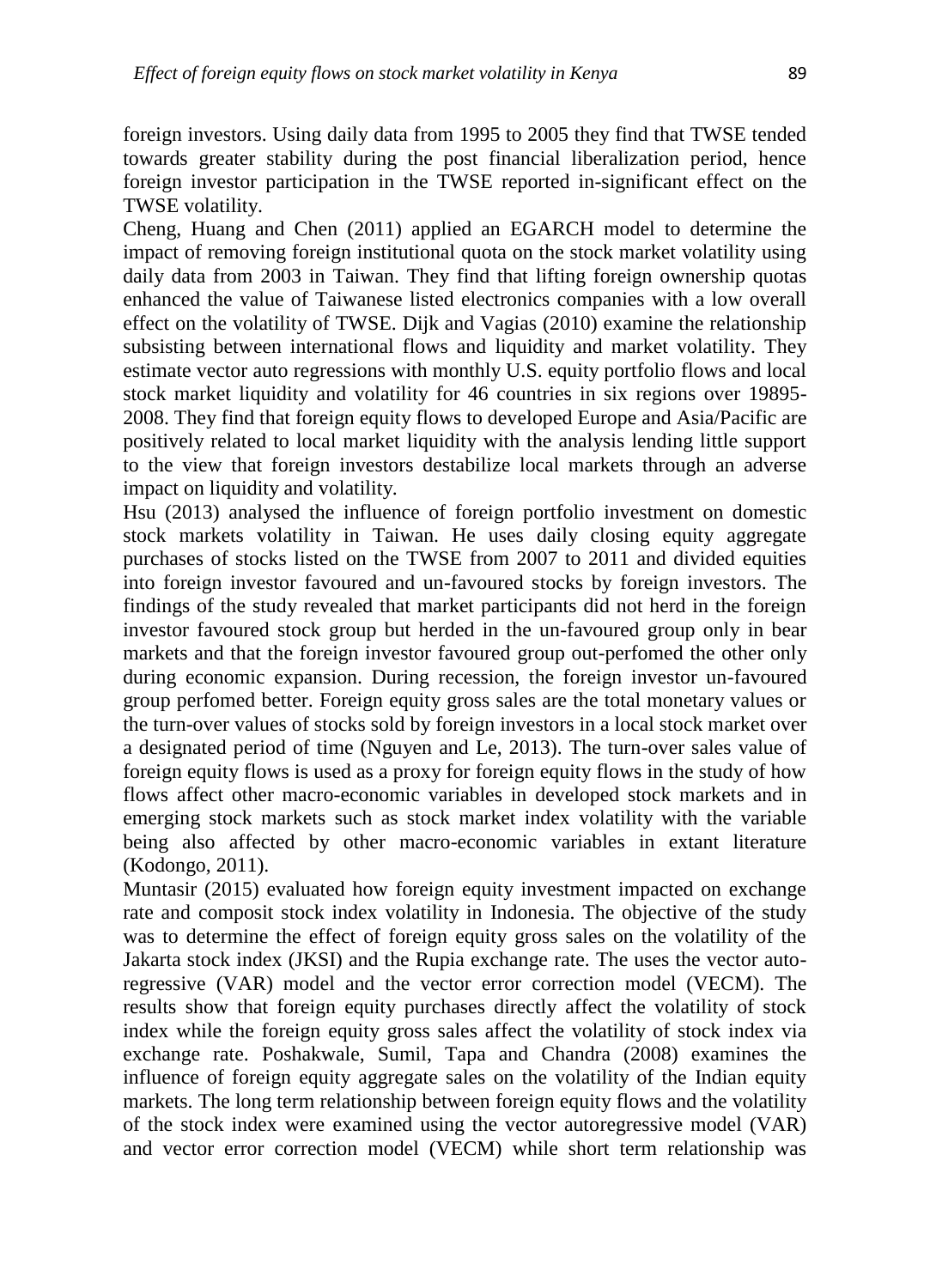examined using Granger causality test. The study concludes that growing trading activities of foreign investors contain significant information in explaining the short term and the long term co-movements in Indian equity market with global equity market. Rajput and Namita (2012) empirically analysed causality and volatility spill over in Indian stock market as a results of foreign equity flows. The study period ranged from January 1992 to March, 2011. Upon testing for stationarity, Johansen co-integration analysis was used to confirm long run equilibrium relationship between foreign equity flows and stock market volatility with VECM being the main model of the study. The results of the study documented a positive contemporaneous relationship between foreign equity flows and stock market volatility with a bivariate volatility spill over.

Ozurumba (2012) in his study on the effect of foreign portfolio flows on volatility of Nigeria stock market find that foreign equity gross sales as part of the proxy variables for foreign equity flows has a positive and statistically significant effect on the fluctuations of the stock market index. This was after using linear regression analysis to capture the effect of foreign equity flows as well as inflation on the returns in the securities exchange and granger causality test to analyse the direction of causality between the variables. The study also exhibits a unidirectional causality that runs from stock market index fluctuations to foreign portfolio investments in the bourse. Nyang'oro (2013) considered the effect of foreign portfolio flows on stock market performance in in Kenya at the Nairobi Securities exchange. Using arbitrage pricing theory (APT), the study reveals that foreign portfolio flows push stock prices up as a consequence of foreign purchases hence an upward fluctuation in the stock market indices due to rising demand for local equities by foreign investors.

Foreign equity in-flows volume are the non-monetary values of foreign equity gross purchases; they are the foreign equity purchases without incorporating stock prices hence volume of foreign equity purchases (Nguyen and Le, 2013). The empirical effect of foreign equity in-flows volume on the volatility of the stock market has been considered in both emerging and developed markets with varied results being posited. Gupta (2011) investigates whether foreign equity in-flows volume affect or causes fluctuations in India stock market. Based on daily data from April, 2006 to February, 2011. ADF test confirmed data stationarity in the study, with OLS regression test showing that foreign equity in-flows volume influences the stock market index. Johri (2012) attempted to comprehend the dynamics of foreign investor participation in the Indian Stock market with regards to volatility. The study was conducted using daily data on BSE Sensex and foreign equity flows from January 2001 to December 2011. Using correlation analysis, foreign equity in-flows volume is found to significantly affect the volatility of the Indian capital market. The Pearson correlation values indicate that the Indian Stock index fluctuates with corresponding increases and decreases in the volume of foreign equity flows.

Ahmed (2015) assesses the effect of cross-border equity flows on stock market volatility in Qatar stock exchange. With the aim of the objective of looking into the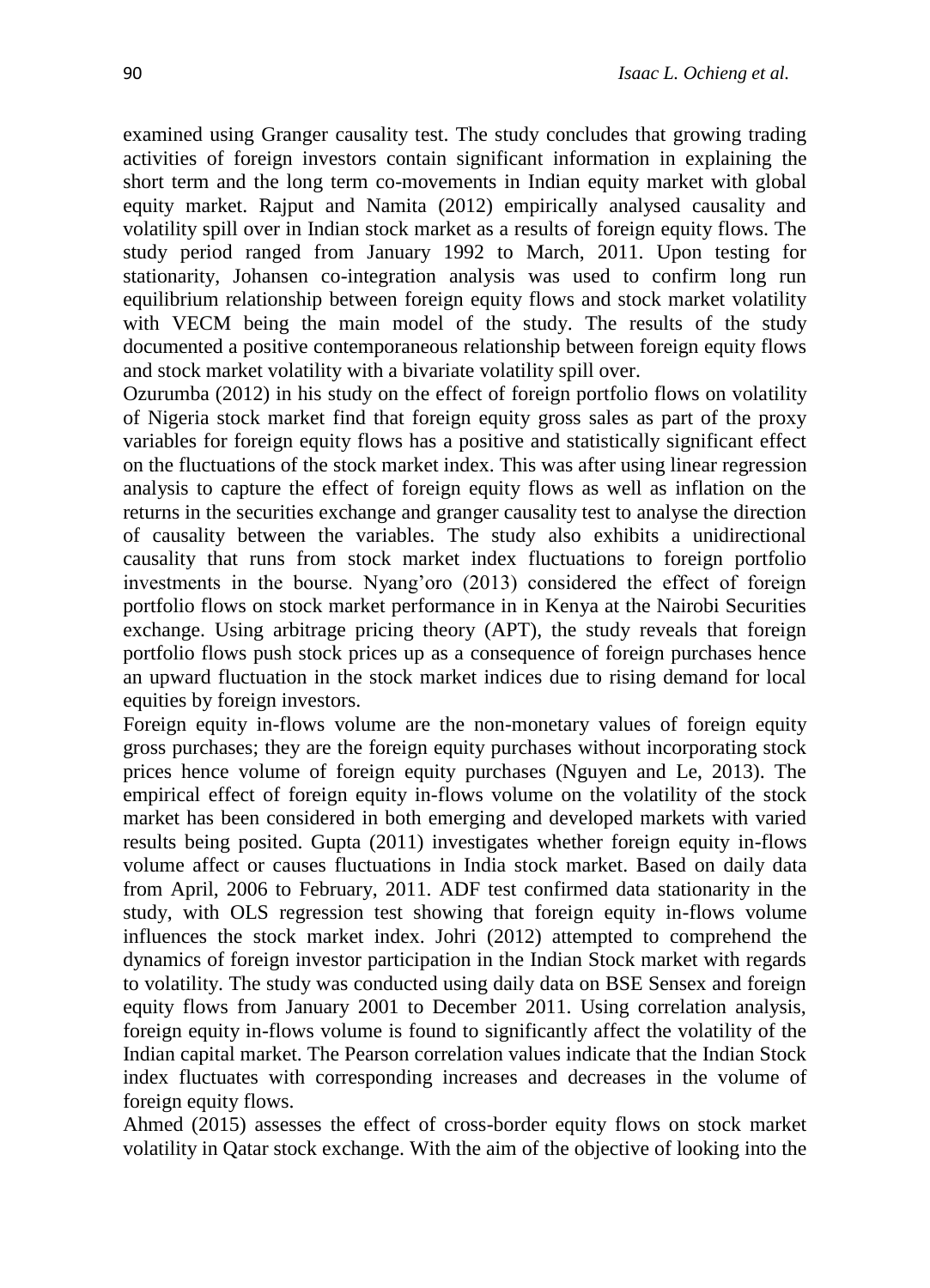potential impact of foreign investor groups' trading activities on market volatility in comparison with those of Qatar's domestic investor counterparts, he uses daily data aggregated values of stock purchases and sales made separately by investor groups namely; foreign individual investors, foreign institutional investors, domestic individual investors and domestic institutional investors. The study uses the generalized method of moments estimation technique and finds that even though foreign buy and sell trades are not as large as those of their domestic counterparts, foreign institutional sales (purchases) tend to increase (reduce) market volatility. Like those of foreign institutions, the sell trades by foreign individuals have a positive impact on volatility. The findings further indicate that domestic institutional purchases are significantly negatively related with the volatility at the stock market, whereas the sell trades by the same category have no impact on volatility. Finally, surprises in foreign investor trading volumes turn out to be responsible for adding to stock market volatility.

According to Pavabutr and Yan (2007), Foreign equity out-flows volume are the non-monetary values of foreign equity gross sales; they are the foreign equity sales without incorporating stock prices hence volume of foreign equity sales. Gupta and Shaveta (2012) assesses the impact of foreign equity flows volume on the volatility of the Indian stock market. Monthly data on foreign equity out-flows volume and the stock market index were used in the study for a period of 2001-2002. Using correlation and regression techniques, it is found that foreign equity in-flows and out-flows volume are strongly associated with fluctuation of the Indian stock market index. Li, Nguyen, Pham and Wei (2011) constructs a firm-level measure of large foreign equity ownership volume and investigates its impact on the stock market volatility in 31 emerging equity markets including Venezuela, Turkey, Thailand and Turkey. They consider all firms in 31 emerging markets covered by the S&P/IFCG (Global) index and the S&P/IFCI (Investible-index) while using data from the S&P emerging markets database to calculate firm-level stock return volatility. The study documents a negative relationship between large foreign ownership volume and equity market volatility, even after controlling for potential indigeneity and the impact of major domestic shareholders suggesting a stabilizing role of large foreign ownership in emerging markets.

# **3 Data and Methodology**

The study was anchored on the positivist research paradigm. Causal research design was instrumental in effectively determining the effect of foreign equity gross purchases, foreign equity gross sales, foreign equity in-flows volume and foreign equity out-flows volume on the volatility of stock market index before and after incorporating foreign exchange rate as a moderating variable. Secondary data was used in the study, Secondary data on stock market volatility-the dependent variable and also secondary data for each of the independent variables: monthly foreign equity gross purchases (FEGP), monthly foreign equity gross sales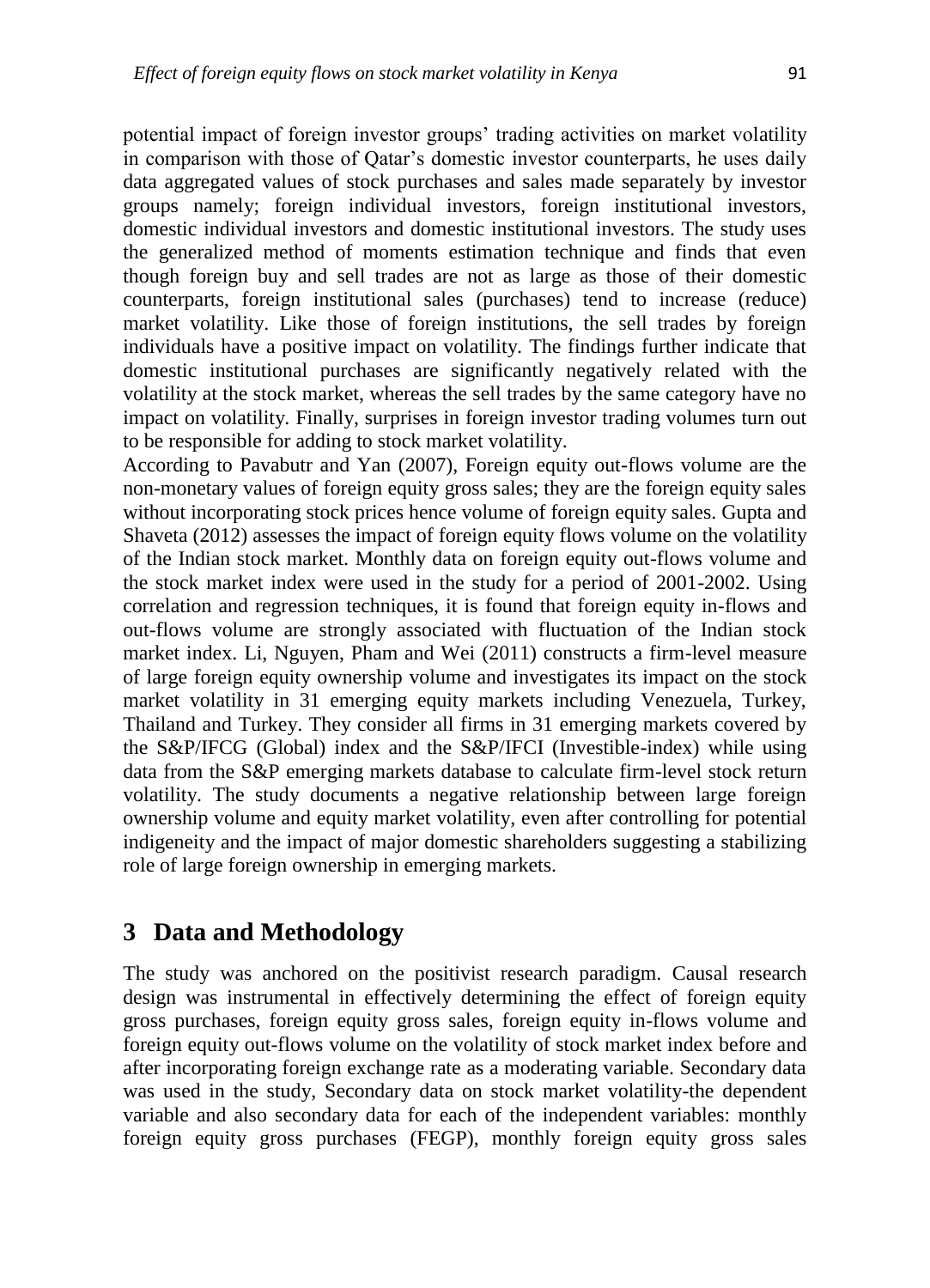(FEGS), monthly foreign equity in-flows volume (FEIV), monthly foreign equity out-flows volume (FEOV) were extracted from the Nairobi Security Exchange records for 8 years from May, 2008 to December, 2015. The monthly Foreign exchange rate (FER) data for the same period of 2008 to 2015 was extracted from the Central Bank of Kenya (CBK) foreign exchange rate reports. All the data was collated in a data collection sheet for further analysis. The collected data on the regressors were used to examine the causality and hence determine the variables that had statistical significance on the present values of the dependent variable, stock market volatility. The proxy measure for the dependent variable in the study was the NSE 20 share index upon determination of the natural log of the absolute standard deviation of the monthly NSE 20 share indices.

#### **Model Specifications**

First, a multi-variate ordinary least square (OLS) technique was applied in the study to ascertain the statistical significance of foreign equity gross purchases, foreign equity gross sales, foreign equity in-flows volume and foreign equity outflows volume on stock market volatility. Consequently, the first model that was run in the study was:

| $SMV = f (FEGP + FEGS + FEIV + FEOV)$                                       |       |
|-----------------------------------------------------------------------------|-------|
| $Y = \beta 0 + \beta_1 X_1 + \beta_2 X_2 + \beta_3 X_3 + \beta_4 X_4 + \mu$ | (3.1) |

| Where: | Y         | <b>Stock Market Volatility</b>        |
|--------|-----------|---------------------------------------|
|        | $\beta_0$ | Constant                              |
|        | μ         | Disturbance term                      |
|        | $X_1$     | <b>Foreign Equity Gross Purchases</b> |
|        | $X_2$     | <b>Foreign Equity Gross Sales</b>     |
|        | $X_3$     | Foreign Equity In-flows Volume        |
|        | $\rm X_4$ | Foreign Equity Out-flows Volume       |

And **β1, β2, β3, β<sup>4</sup>** are the beta coefficients of Foreign Equity Gross Purchases, Foreign Equity Gross Sales, Foreign Equity In-flows Volume and Foreign Equity Out-flows Volume respectively. Secondly, a moderating variable was introduced in the model, the moderating variable was the mean of the foreign exchange rate Bid and Ask. Subsequent to the moderation of foreign equity flows with foreign exchange rate and a desire to comprehend the effect of moderated foreign equity flows on stock market volatility, the second model that was run in the study was moderated foreign equity gross purchases with foreign exchange rate, moderated foreign equity gross sales with foreign exchange rate, moderated foreign equity inflows volume with foreign exchange rate, moderated foreign equity out-flows volume with foreign exchange rate succinctly written as: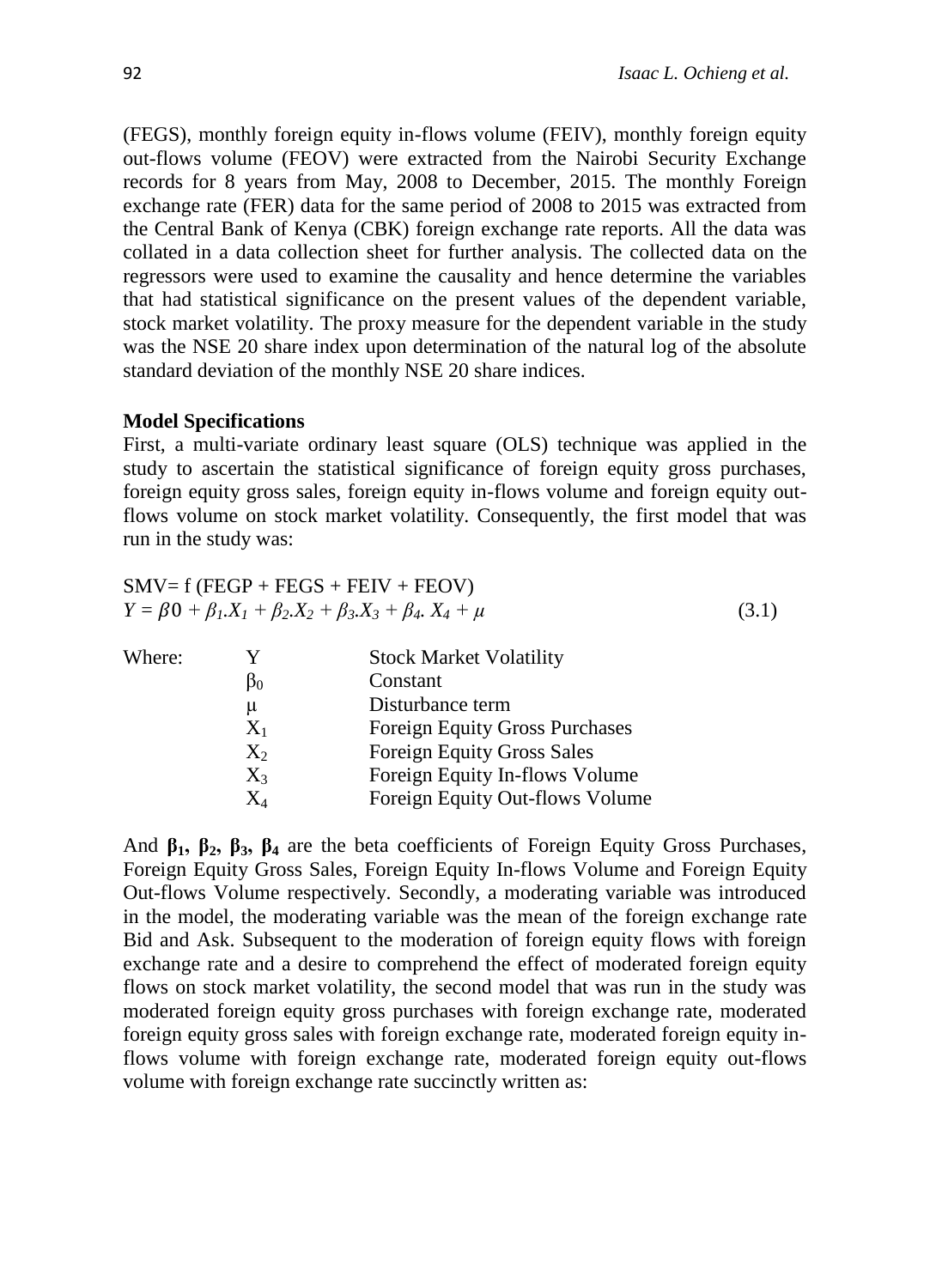$SMV = f (FEGP + FEGS + FEIV + FEOV + FOREX Rate)$  $Y = \beta 0 + \beta_1 X_1 + \beta_2 X_2 + \beta_3 X_3 + \beta_4 X_4 + \beta_5 Z_0 + \beta_6 Z^* X_1 + \beta_7 Z^* X_2 + \beta_8 Z^* X_3$  $+ \beta_9 Z^* X_4 + \mu$  (3.2)

| Y         | <b>Stock Market Volatility</b>        |
|-----------|---------------------------------------|
| $\beta_0$ | Constant                              |
| μ         | Stochastic variable                   |
| $X_1$     | <b>Foreign Equity Gross Purchases</b> |
| $X_2$     | <b>Foreign Equity Gross Sales</b>     |
| $X_3$     | Foreign Equity In-flows Volume        |
| $\rm X_4$ | Foreign Equity Out-flows Volume       |
| $Z_0$     | Foreign Exchange Rate                 |
|           |                                       |

And β1, β2, β3, β4 and β5 are the beta coefficients of Foreign Equity Gross Purchases, Foreign Equity Gross Sales, Foreign Equity In-flows Volume, Foreign Equity Out-flows Volume and Forex Exchange Rate respectively.  $β_6$   $β_7$   $β_8$   $β_9$  are the beta coefficients of moderated Foreign Equity Gross Purchases, Foreign Equity Gross Sales, Foreign Equity In-flows Volume, Foreign Equity Out-flows Volume with foreign exchange rate. Running the two multiple-linear regression models above was informed by theoretical and literature postulation. Law and Ngah (2008) in a quest to grasp whether foreign portfolio flows cause high or low volatility in the Malaysian stock market run a regression model partially in the analysis.

All the above tests for the linear regression were undertaken in the study and they were found to be violated. These findings coupled with a negative adjusted R value for the model without foreign exchange rate as a moderating variable further buttressed the inability of linear regression to be used as the best model in the study of foreign equity flows on stock market volatility in Kenya and as a consequence the solution lied on using time series models such as vector autoregressive model (VAR) or the vector error correction model (VECM) as per theoretical and empirical postulations and ultimate diagnostic test results. The vector error correction model (VECM) was the main and the most efficacious model used in the study of foreign equity flows on stock market volatility in Kenya. VECM is a type of time series model with a chain of dynamic equations capable of determining the inter-relationships between various variables (Saunders, 2009). Consequently, to comprehend the effect of foreign equity gross purchases, foreign equity gross sales, foreign equity in-flows volume and foreign equity outflows volume on stock market volatility before and after introducing a moderating variable which was foreign exchange rate, vector error correction model was used in the study.

The simplified version of the VECM model is defined as follows: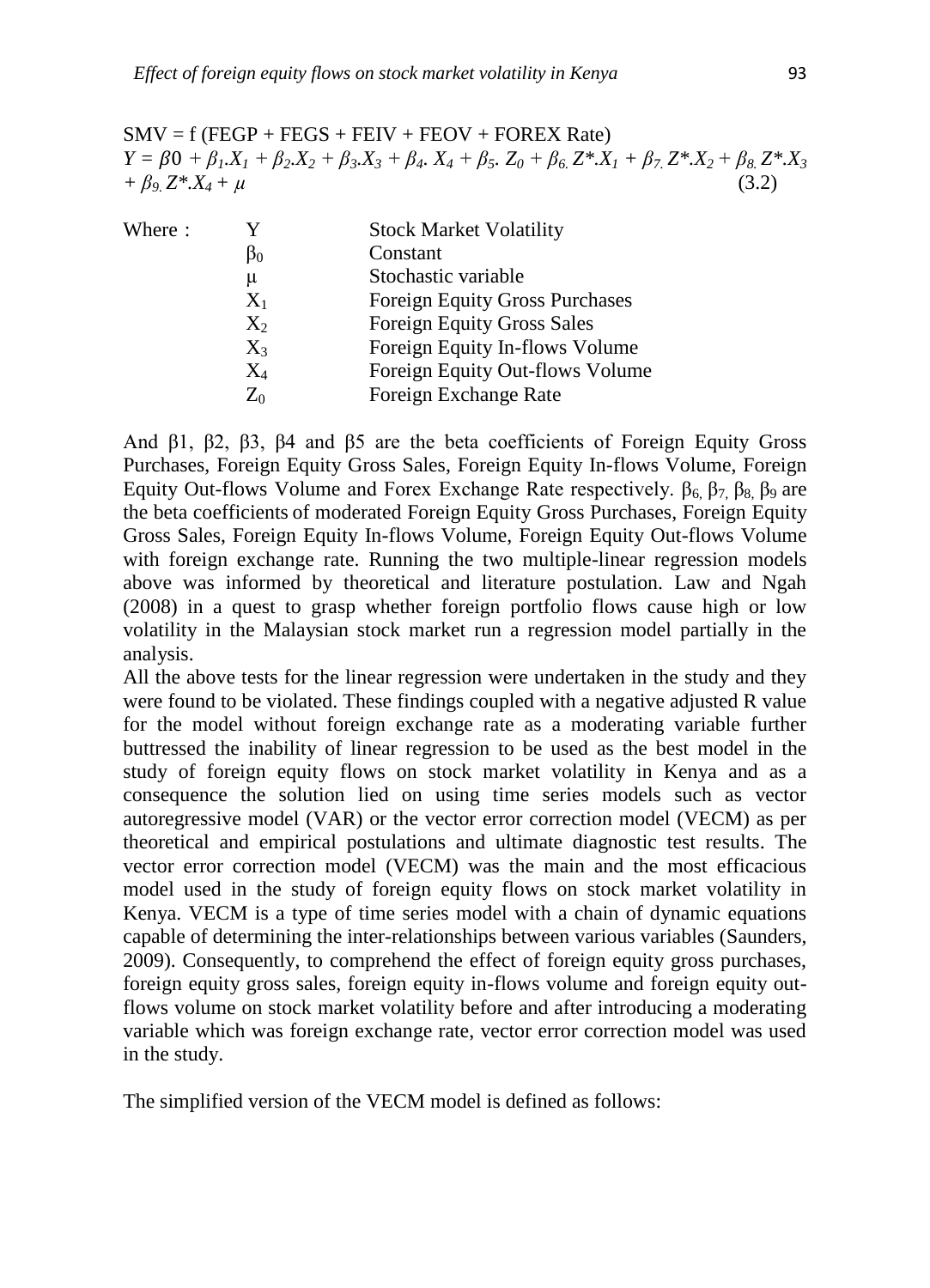$FEF$ <sub>*t, 1*</sub> =  $\beta_{10}$  +  $\beta_{11}$   $FEF$ <sub>*t-1*</sub> +  $\beta_{12}$   $FEF$ <sub>*t-2*</sub> + ... +  $\beta_{nn}$   $FPF$ <sub>*t-n*</sub> +  $SMV$ <sub>*t, 1*</sub> +  $\mu$  (3.3)  $SMV_{t,1} = \beta_{20} + \beta_{21}$   $SMV t-1 + \beta_{22}$   $SMV_{t-2} + ... + \beta_{nn}$   $SMV_{t-n} + FEF_{t,1} + \mu$  (3.4)

Concisely written as:

$$
\begin{array}{rcl}\n\left(\text{Flows }_{t}\right) & = & \begin{bmatrix} \alpha_{f} \\ \alpha_{r} \end{bmatrix} + \sum_{k=0}^{n} & \begin{bmatrix} \beta_{11, t-1} & \beta_{12, t-2} \\ \beta_{21, t-1} & \beta_{22, t-2} \end{bmatrix} + \begin{bmatrix} \text{SMV }_{t} \\ \text{Flows }_{t} \end{bmatrix} + \begin{bmatrix} \varepsilon_{1t} \\ \varepsilon_{2t} \end{bmatrix}\n\end{array}
$$

Where FEF  $_{t,1}$  is the current foreign equity flow and FEF  $_{t-1}$ , FEF  $_{t-2}$ , and FEF  $_{t-n}$  are lagged values of foreign equity flows and SMV  $_{t, 1}$  is the current market volatility in equation  $(3.3)$  whereas SMV  $_{t, 1}$  is the current stock market volatility and SMV t- $_{1}$ , SMV  $_{t-2}$ , SMV  $_{t-n}$  are lagged values of stock market volatility and FEF  $_{t-1}$  is the current foreign equity flow in equation (3.4).  $β_{11}$ ,  $β_{12}$ ,  $β_{nn}$ ,  $β_{21}$ ,  $β_{22}$ , and  $β_{nn}$  are beta coefficients and  $\beta_{10}$  and  $\beta_{20}$  are constant variables and  $\mu$  is the white noise in both equations.

VECM attempts to predict where the values of the dependent variable can be explained by other variables other than the lagged values of the dependent variable. VECM was used to ascertain whether lagged values of foreign portfolio flows were able to predict present values of stock market volatility over and above stock market volatility lagged values.

### **Diagnostic Tests**

To test for linearity and multi-collinearity, pear-wise coefficient of correlation (rho) was used. Normality test was carried out using the Jarque-Bera test. To establish whether the variance of the error terms of the independent and the dependent variables were constant (homoscedasticity) or not (heteroscedasticity) White's test of heteroscedasticity was used. Heteroscedasticity is caused by omission of important variables in the model, measurement errors and averaging of data (Saunders, 2009). Since the test's p-value was less than 0.05, it was clear that the variances of the error terms were not constant. To test for auto-correlation, that is the errors in different observations are to be unrelated, Breusch-Godfrey Lagrangian test was used together with Durbin Watson test. These tests were undertaken before introducing foreign exchange rate as a moderating variable in the study and after introducing foreign exchange rate in the model for further analysis.

From all the aforesaid tests, there was incontrovertible evidence that linear regression was not the most efficacious model in determining the effect of foreign equity flows on stock market volatility before and after introducing foreign exchange rate as a moderating variable since all the assumptions of linear regression analysis were violated in case of the model before introducing the moderating variable while in the case of the model with foreign exchange rate as a moderating variable most of the assumptions were violated. The first test that was undertaken in the time series data was stationarity test or unit root test. In this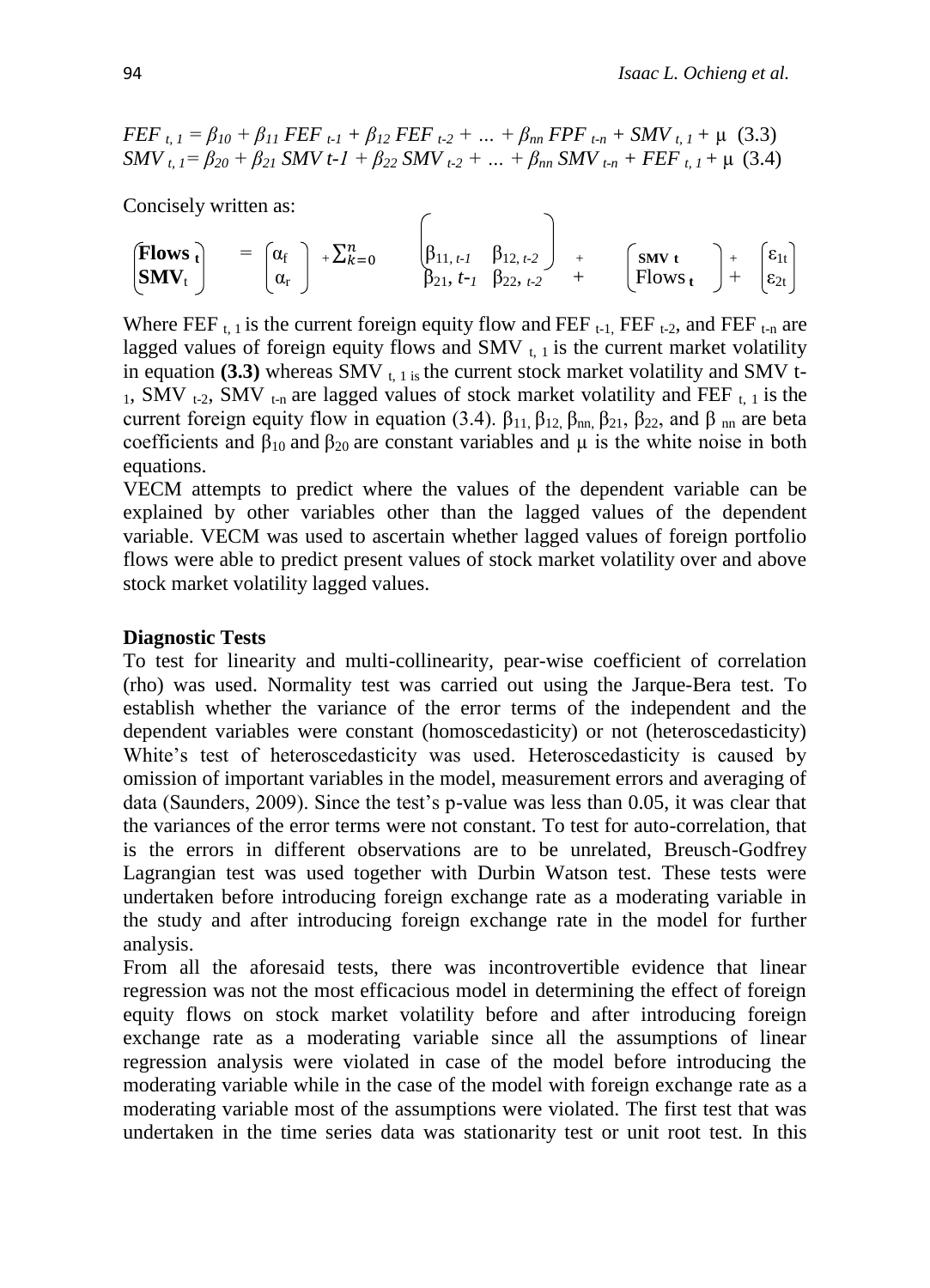study Augmented Dickey-Fuller Test (ADF) was used to test for stationarity. The null hypothesis in the test was that there was unit root in the series. Johansen Co-Integration Tests was performed to determine the subsistence of long term correlation between the dependent and the independent variable as per the postulations of (Lutkepohl, 2007).

While running a time series model, lag lengths were determined in the study. Lag lengths were arrived at using four different techniques; one, Final prediction error (FP), two, Akaike information criterion (AIC), three, Schwarz information criterion (SC) and Hannan-Quinn information criterion (HQI) (Lutkepohl, 2007). The lag length was arrived at by the majority of the techniques. For the model without moderation, the lag length was one since majority of the lag selection techniques produced one while for the model with foreign exchange rate as a moderating variable the lag length was four as produced by the majority of the techniques of lag selection.

Granger Causality tests was the fourth test undertaken under time series analysis. The purpose of the test was to figure out the causal correlation (in Granger sense) between variables. Impulse Response Function (IRF) test was undertaken to determine how the dependent variable; stock market volatility reacted to shocks from foreign equity gross purchases, foreign equity gross sales, foreign equity inflows volume and foreign equity out-flows volume before incorporating foreign exchange rate in the study as a moderating variable and after incorporating it in the study. The test empirically tells the period of time it takes for the effect of foreign equity flows to be felt and ultimately dissipate in the stock market. Variance decomposition was able to tell the out of foreign equity gross purchases, foreign equity gross sales, foreign equity in-flows volume, foreign equity out-flows volume and lagged stock market volatility, the variable with the most statistical significance in predicting the present stock market volatility.

| Table 4.1: Descriptive Statistics |            |              |             |             |             |             |              |            |
|-----------------------------------|------------|--------------|-------------|-------------|-------------|-------------|--------------|------------|
|                                   | <b>SMV</b> | <b>ADSMV</b> | <b>FEGP</b> | <b>FEGS</b> | <b>FEIV</b> | <b>FEOV</b> | <b>FOREX</b> | <b>FER</b> |
| Mean                              | 6.07       | 623.59       | 0.50        | 0.37        | 0.53        | 0.39        | 84.72        | 4.43       |
| Median                            | 6.51       | 672.73       | 0.55        | 0.37        | 0.55        | 0.42        | 84.95        | 4.44       |
| Maximum                           | 7.44       | 1711.02      | 0.85        | 0.77        | 0.85        | 0.76        | 105.27       | 4.66       |
| Minimum                           | 1.68       | 5.37         | 0.07        | 0.08        | 0.10        | 0.05        | 61.90        | 4.13       |
| Std. Dev.                         | 1.12       | 385.60       | 0.18        | 0.17        | 0.18        | 0.16        | 8.37         | 0.10       |
| <b>Skewness</b>                   | $-1.78$    | 0.18         | $-0.63$     | 0.37        | $-0.48$     | 0.00        | 0.12         | $-0.29$    |
| Kurtosis                          | 6.35       | 2.38         | 2.66        | 2.33        | 2.42        | 2.23        | 3.60         | 3.94       |
| Jarque-Bera                       | 91.66      | 2.00         | 6.50        | 3.78        | 4.86        | 2.26        | 1.60         | 4.67       |
| Probability                       | 0.00       | 0.37         | 0.04        | 0.15        | 0.09        | 0.32        | 0.45         | 0.10       |

# **4 Empirical Results**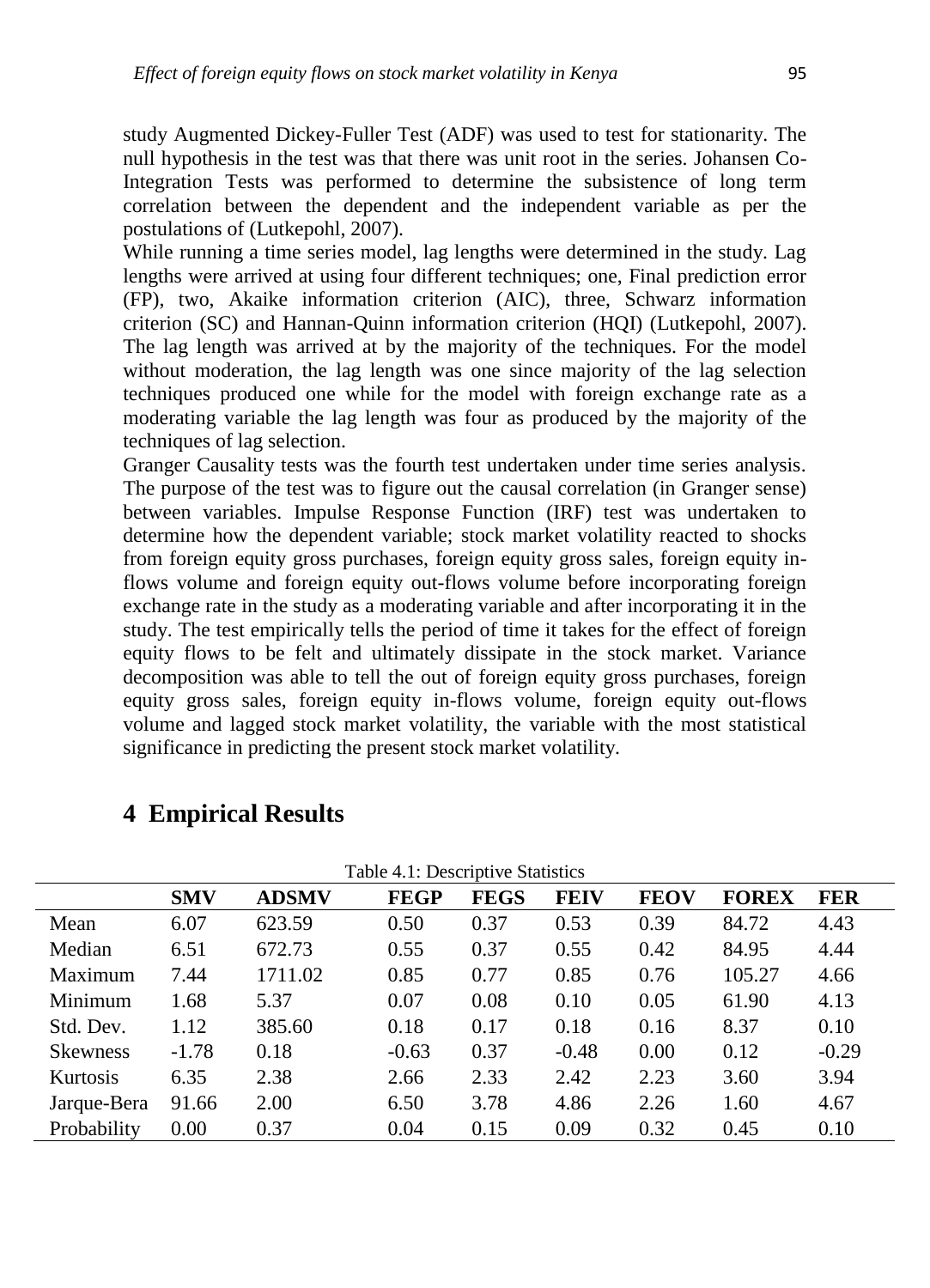| Sum                | 558.19 | 57370.40         | 46.34 | 34.20           | 48.51 | 36.09 | 7794.29      | 407.97 |
|--------------------|--------|------------------|-------|-----------------|-------|-------|--------------|--------|
| Sum<br>Sq.<br>Dev. | 114.67 | 13530452.00 2.85 |       | 2.53            | 2.83  | 2.45  | 6381.76 0.91 |        |
| Observations 92    |        | 92               | 92    | 92 <sub>o</sub> | 92    | 92    | 92.          | 92     |

The following section presents descriptive analysis of the data collected based on the whole sample. Results in Table 4.1, has measures of central tendency such as mean and median, measures of diversion such as minimum, maximum, standard deviation and measures of distribution such as skewness, kurtosis and Jarque Berra. Results of the study revealed that mean stock market return volatility was 6.07 units, with a minimum of 1.68 units and a maximum of 7.44 units. There was minimal volatility of stock return as accounted for by standard deviation of 1.12 units. Stock market volatility was not normally distributed since Jarque Berra had a coefficient of 91.66 and p value of 0.00 units. Further, skewness coefficients revealed that the stock market volatility was skewed to the negative side (Skewness coefficient  $= -1.78$ ) and kurtosis coefficient was not normally distributed, since its coefficient was greater than 3 at a coefficient of 6.35 units. High kurtosis coefficient indicated traces of auto-regressive cointegration (ARCH) effects in the series, which can only be modelled through time series analysis.

These findings were in support of Uyaebo, Atoi and Usman (2015) who demonstrated that stock market return volatility in Nigeria was not normally distributed though it was positively skewed. Similarly, the findings cemented Angko (2013) who found wider variations in stock market returns in Ghana securities exchange and was positively skewed. These results are in support of random walk hypothesis which stipulates that stock market returns responds to both positive and negative news and could explain its volatility. Stock Market Volatility at the NSE is negatively skewed thus an indication that the level of information asymmetry is more and high amongst foreign investors, hence a need to bridge information gap for purposes of minimizing high degree of negative speculation. Generally, the output from descriptive statistics intuitively had chequred implications with regard to data being normally distributed and nonnormal distribution of data, stock market volatility and foreign equity gross purchases were not normally distributed implying that foreign equity investors experienced information asymmetry challenges at different points. It is imperative for policy makers to a bridge the information gap for purposes of spurring stock market growth, the results farther implied that the probability of large losses and large gains was greater than expected if returns matched a normal curve hence high market return volatility.

Regression Analysis on Effect of Foreign Equity Flows on Stock Market Volatility (Model without moderation)

Linearity Assumption for Regression Model without Moderation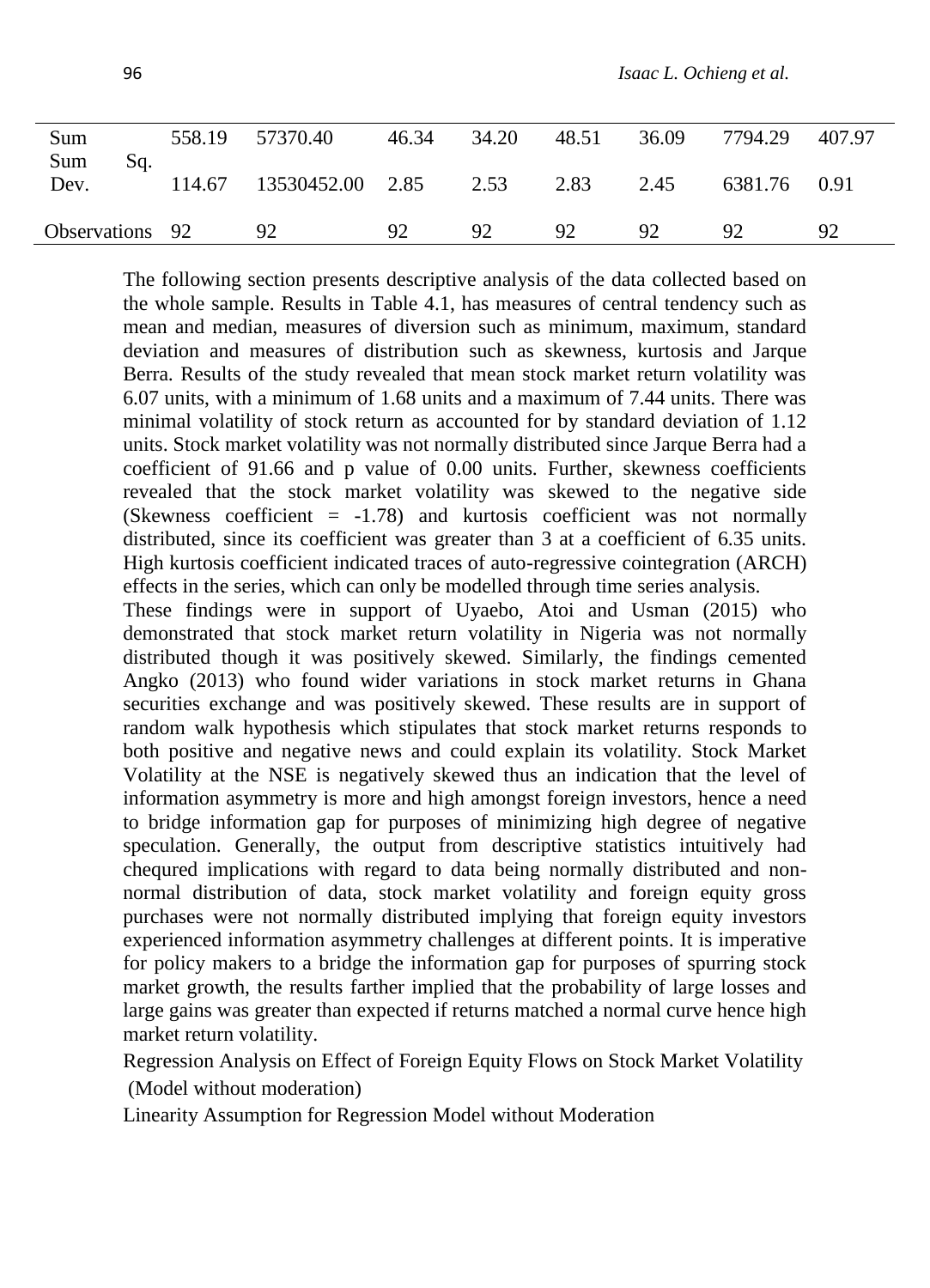| Volatility  |            |             |             |             |             |            |  |
|-------------|------------|-------------|-------------|-------------|-------------|------------|--|
|             | <b>SMV</b> | <b>FEGP</b> | <b>FEGS</b> | <b>FEIV</b> | <b>FEOV</b> | <b>FER</b> |  |
| <b>SMV</b>  |            |             |             |             |             |            |  |
| <b>FEGP</b> | $-0.156$   |             |             |             |             |            |  |
|             | 0.137      |             |             |             |             |            |  |
| <b>FEGS</b> | $-0.019$   | 0.429       | 1           |             |             |            |  |
|             | 0.858      | 0.000       |             |             |             |            |  |
| <b>FEIV</b> | $-0.187$   | 0.887       | 0.249       | 1           |             |            |  |
|             | 0.075      | 0.000       | 0.017       |             |             |            |  |
| <b>FEOV</b> | $-0.030$   | 0.498       | 0.858       | 0.388       | 1           |            |  |
|             | 0.773      | 0.000       | 0.000       | 0.000       |             |            |  |
| <b>FER</b>  | $-0.114$   | 0.678       | 0.690       | 0.541       | 0.635       | 1          |  |
|             | 0.280      | 0.000       | 0.000       | 0.000       | 0.000       |            |  |

Table 4.2: Correlation Analysis on the Effect of Foreign Equity Flows on Stock Market

To ascertain whether there was linear relationship between the dependent variable and the independent variable, correlation coefficient was used. From table 4.2 there was no significant relationship between stock market volatility and foreign equity gross purchases, foreign equity gross sales, foreign equity in-flows volume, foreign equity out-flows volume and foreign exchange rate since the p-value for the variables had coefficients of 0.137, 0.858, 0.075, 0.773 and 0.280 units respectively which were greater than 0.05 hence there was no linearity in the data. These findings were in violation of the assumption of linearity in regression analysis. and FERV (-0.114 units). These findings of weak inverse correlation and non-linearity were also documented by Pavabutr and Yan (2007) in their analysis of the impact of foreign portfolio flows on emerging market volatility in Thailand that subsequently precipitated the choice of error correction model in the study.

### **Multi-Collinearity Assumption for Regression Model without Moderation**

Multicollinearity was measured using pearwise correlation, if correlation coefficient between two independent variables is greater than 0.7 units then there is Multicollinearity between the two independent variables. Generally, from table 4.2 results, there was multi-collinearity between the independent variables: FEGP, FEGS, FEIV, FEOV. If there is multi-collinearity between two independent variables, then the two variables cannot be regressed together. This problem can be addressed by dropping one of the variables that are highly correlated in the study and subsequently undertaking a model re-specification or applying any of the error correction models in the analysis (Skinner, 2007). The significant relationship; multi-collinearity results between the independent variables in the study were also documented by other researchers in their studies such as Franzel (2009) and Sanvicente (2014) in Brazil that precipitated their use of simultaneous equation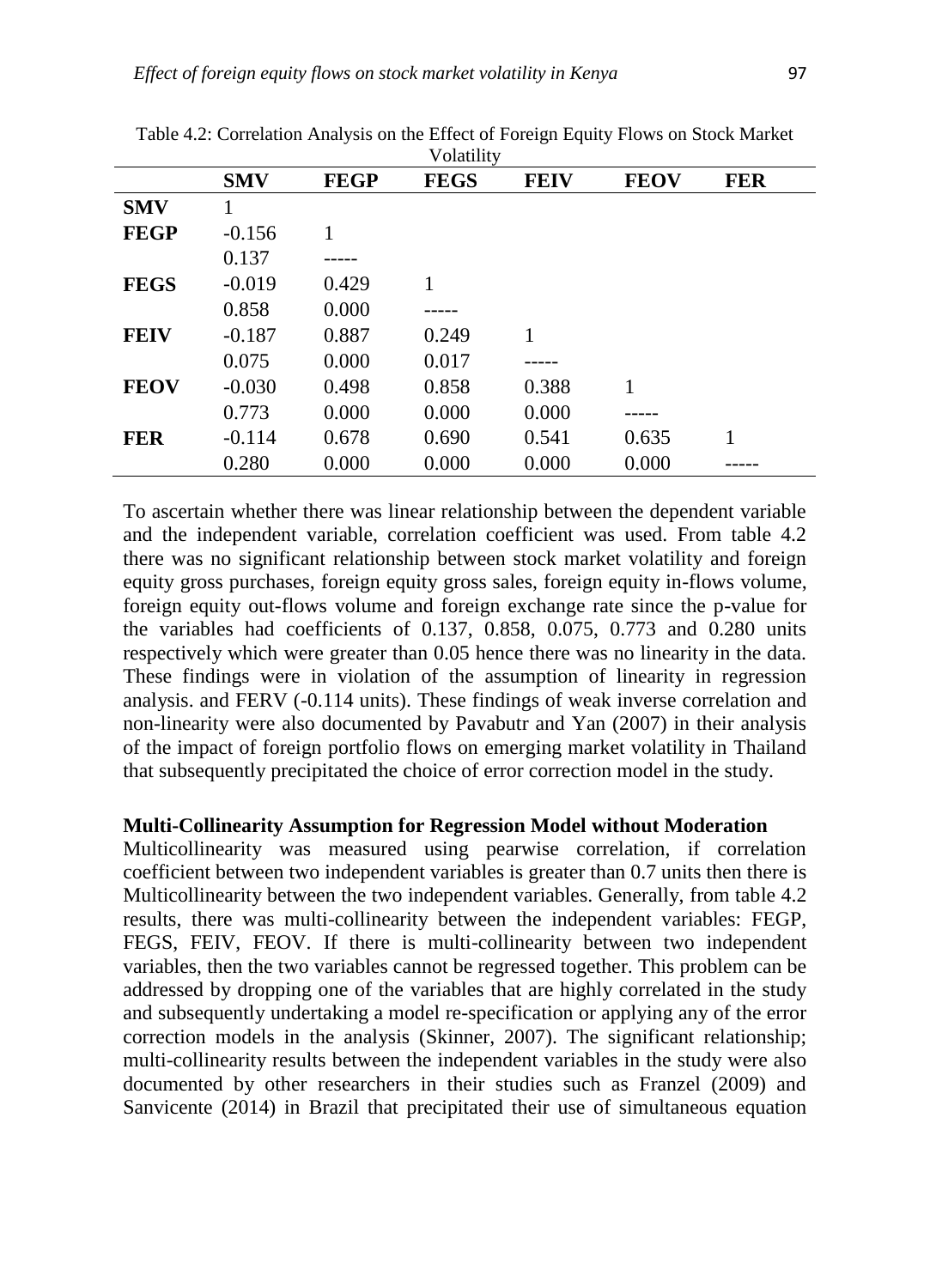tests to undertake a study on the relationship between stock market and foreign portfolio flows.

#### **Test for Normality Assumption for Regression Model without Moderation**

The third test that was undertaken in the study to determine whether regression analysis would be used in the study was the normality test. Saunders *et al*. (2009) contend that for regression analysis to be undertaken, the data must be symmetric about the mean. To ascertain whether, stock market volatility and foreign equity flows followed a normal probability distribution, histograms, skewness, kurtosis and Jarque Bera test were employed in the analysis.



Figure 4.1 Normality Assumption for Regression Model without Moderation

From figure 4.1, Jarque Bera coefficient was 112.9977 with a p-value of 0.000. Since the p-value of Jarque Bera was less than 0.05, the data was not normally distributed. Further, the kurtosis coefficient was 6.9182 which was beyond a range of negative 3 and positive 3 and therefore the data was not normally distributed. The data was further, skewed to the negative as skewness coefficient was -1.8791 units. These results proved that regression analysis was not appropriate since the error term was not normally distributed. These finding corroborates those of Kodongo (2013), who reported that financial data are seldom distributed normally.

### **Test for the Randomness of Error Term (model without moderation)**

The fourth test to be undertaken before regression analysis can be applied in the study is randomness of error term test. Basically, the error term is expected to be randomly distributed for each of the variables; both the dependent variable and the independent variables for regression model to be used in any analysis. With an error term that is randomly distributed the data lacks an identifiable pattern (Kim & Wei, 2002).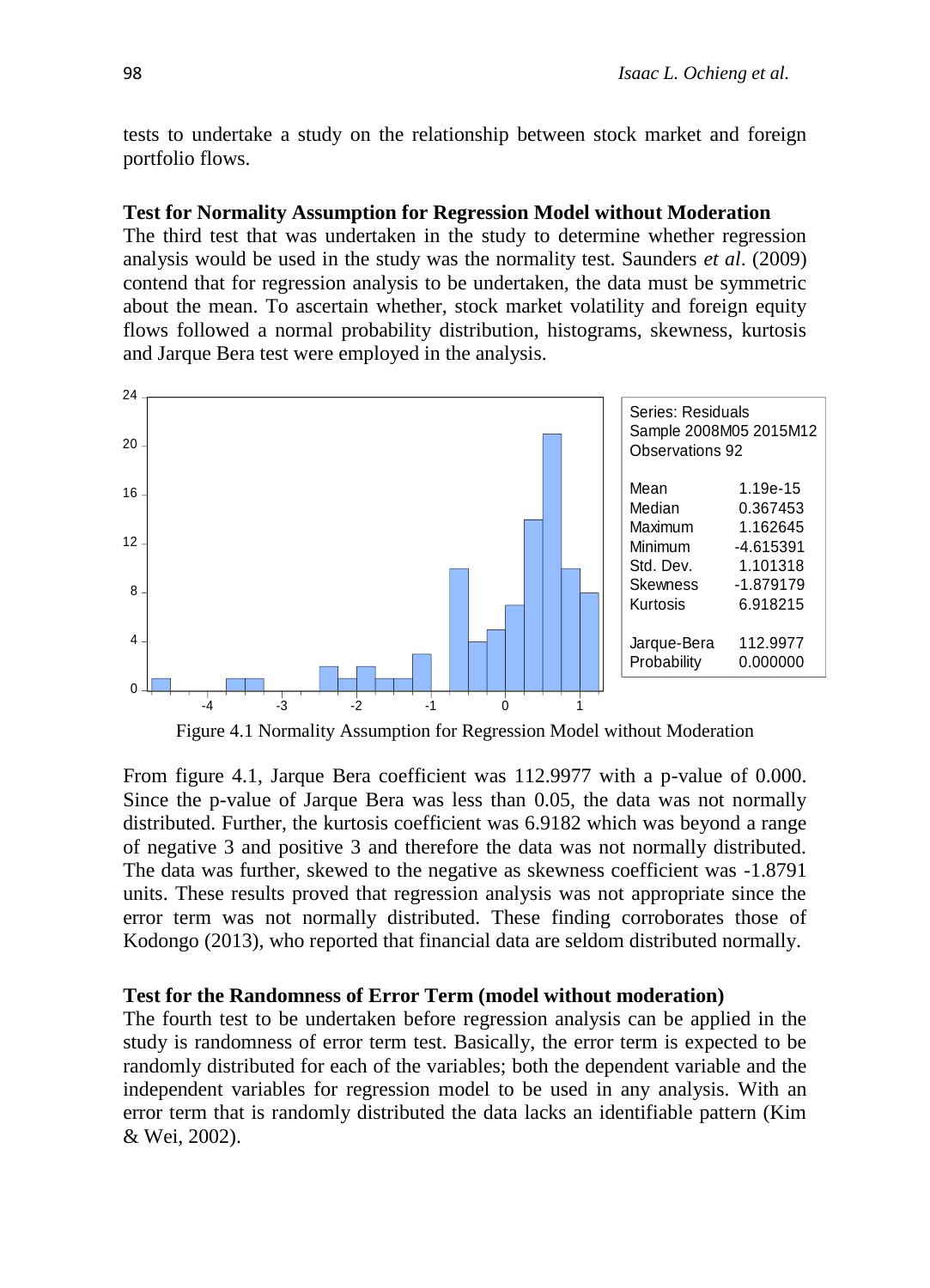

From figure 4.2, stock market volatility and foreign equity flows data had an identifiable pattern and so the error term of the variables were not randomly distributed a phenomenon which violates the randomness of error term assumption of regression model and therefore, regression analysis could not be used in the examining the effect of foreign equity flows on stock market volatility. This finding corroborated those of Linnan and Neal (2002) who documented nonrandom distribution of error term in the data used in his study of foreign portfolio flows on market performance using general error correction model in lieu of regression analysis.

### **Homoscedasticity Assumption for Regression Model without Moderation**

| Table 4.3: White Test for Heteroscedasticity (Model without moderation) |        |                      |       |  |
|-------------------------------------------------------------------------|--------|----------------------|-------|--|
| F-statistic                                                             | 2.868  | Prob. $F(14,77)$     | 0.002 |  |
| $Obs*R$ -squared                                                        | 31.529 | Prob. Chi-Square(14) | 0.005 |  |
| Scaled explained SS                                                     | 83.432 | Prob. Chi-Square(14) | 0.000 |  |

From table 4.3, the p-value was less than 0.05; p-value  $= 0.002$  units and therefore there was heteroscedasticity. With heteroscedasticity exhibited in the data, regression analysis was not the best model to be used in the study. If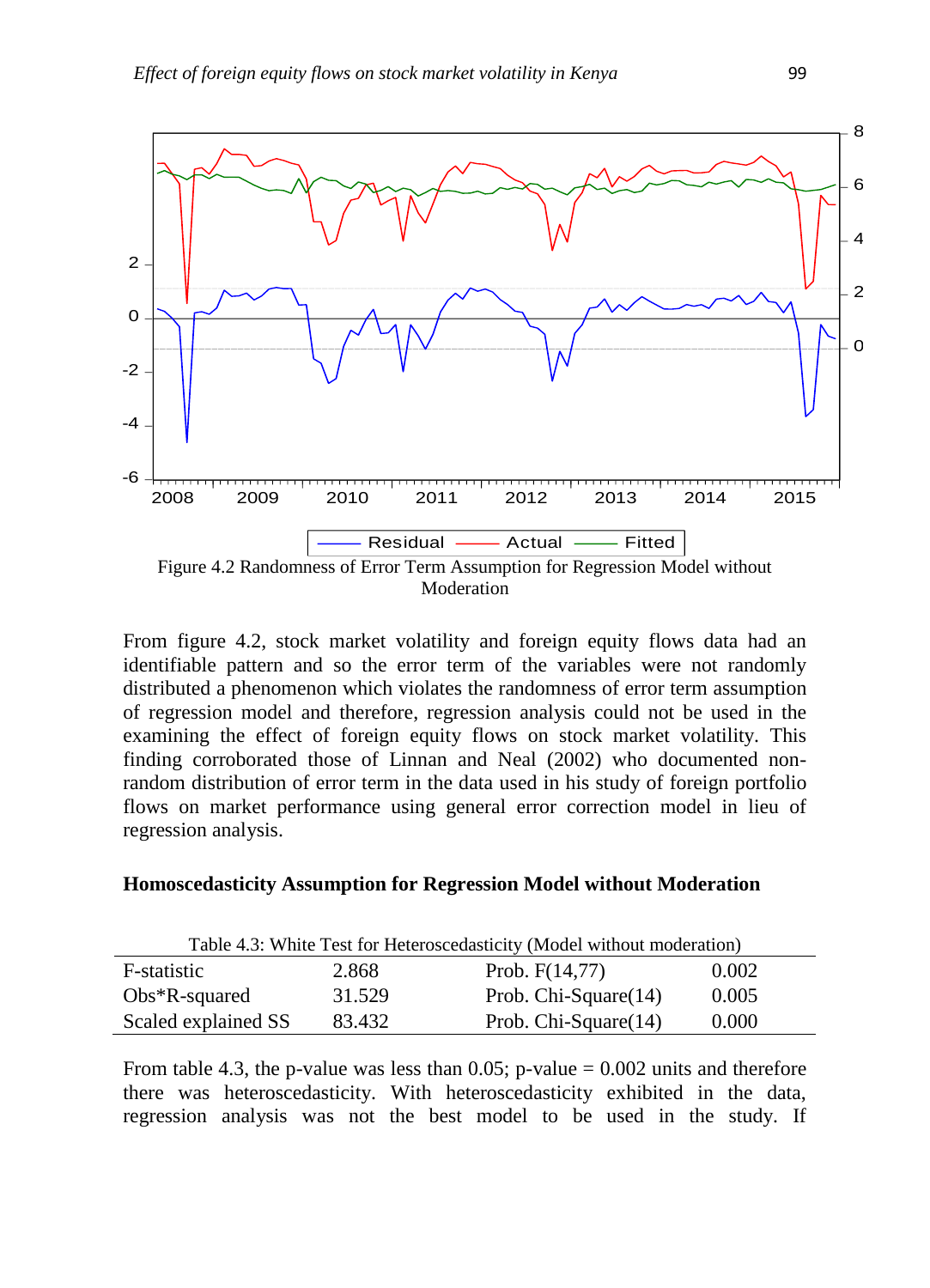heteroscedasticity exists; that is unequal variances, then it may be impossible to carry out a study using a regression model (Anderson, 2003).

### **Breusch-Godfrey Serial Correlation Lagrangian Multiplier Test (Model without moderation)**

The sixth test for regression analysis is the assumption of no auto-correlation (no serial correlation), in regression analysis, the errors in different observations are not supposed to be related (Saunders et al., 2009). Serial correlation was tested using the Breusch-Godfrey serial correlation test in the study.

Table 4.4 Breusch-Godfrey Serial Correlation Lagrangian Multiplier Test (model without moderation)

| F-statistic      | 47.263 | Prob. $F(1,86)$        | 0.000 |
|------------------|--------|------------------------|-------|
| $Obs*R$ -squared | 32.629 | Prob. Chi-Square $(1)$ | 0.000 |

Table 4.4, documented serial correlation test results which revealed presence of serial correlation since the p-value was less than 0.05. With this outcome of the test, the errors in the stock market volatility values and the errors in unmoderated foreign equity gross purchases, foreign equity gross sales, foreign equity in-flows volume and foreign equity out-flows volume were the same which was a violation of regression analysis principles. The outcome essentially meant that a regression model could not be used in the analysis. Generally, all the six regression analysis tests undertaken in did not justify the use of a regression model however a model was still fitted for further analysis and tests.

### **Regression Results for model without moderating variable**

From table 4.5, the goodness of fit test (ANOVA) for the regression model proved that the model could not fit in the analysis of the effect of foreign equity flows on stock market volatility since the p-value for F-statistic was greater than 0.05 meaning that the model had an insignificant explanatory power of the independent variables on the dependent variable hence spurious regression was evident further, the adjusted R was negative; -0.01 units which was a clear testament that the model could not fit in the study. Consequently, in a quest to comprehend the effect of foreign equity flows on stock market volatility without a moderating variable of foreign exchange rate, regression analysis could not be applied.

|                 |                   | Volatility        |                  |      |
|-----------------|-------------------|-------------------|------------------|------|
|                 | <b>Coefficien</b> |                   | L-               | Prob |
| <b>Variable</b> |                   | <b>Std. Error</b> | <b>Statistic</b> |      |
| <b>FEGP</b>     | 0.17              | 1.63              | 0.11             | 0.92 |
| <b>FEGS</b>     | $-0.32$           | 1.48              | $-0.21$          | 0.83 |

Table 4.5: Regression Analysis on Effect of Foreign Equity Flows on Stock Market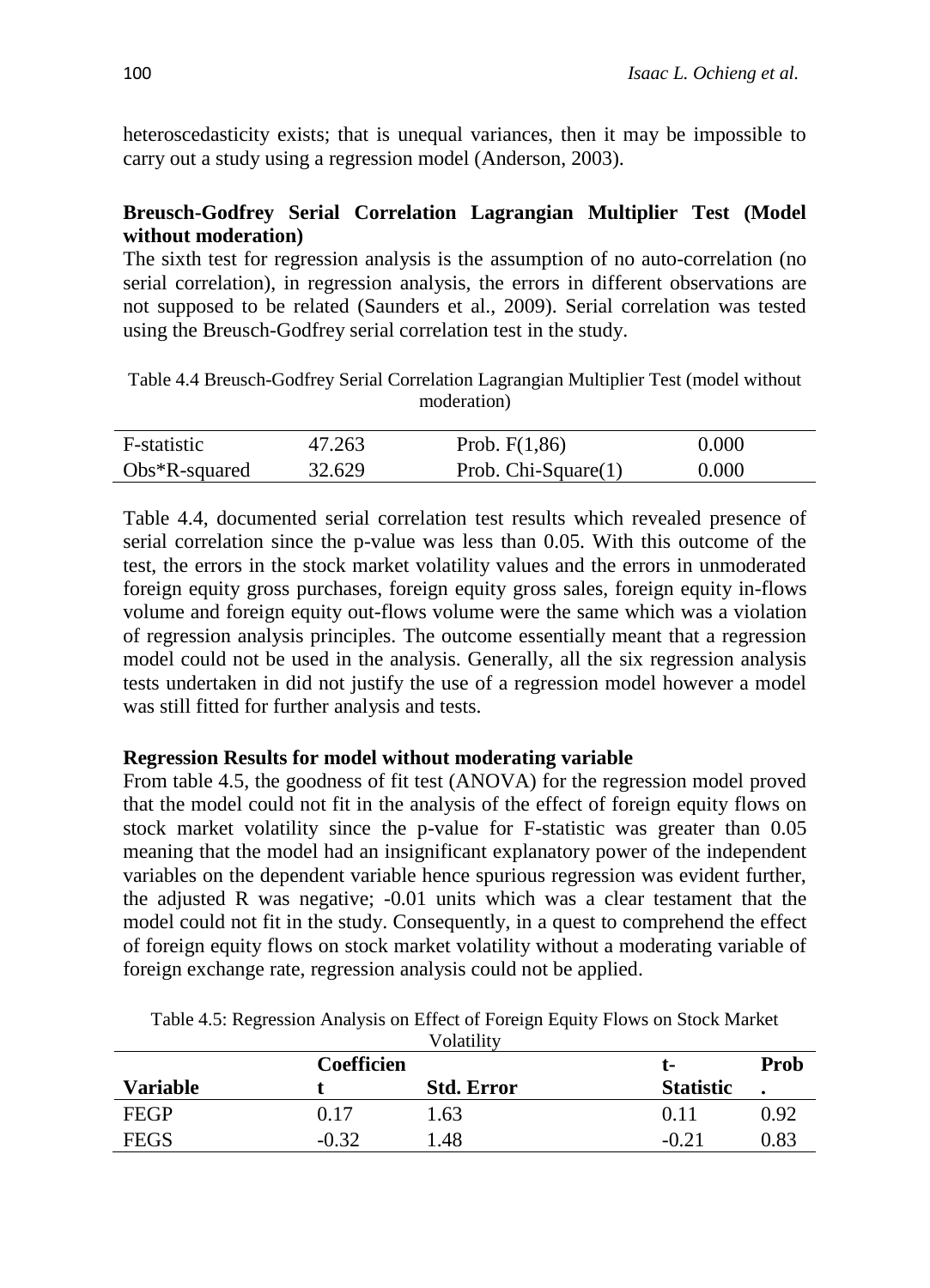| <b>FEIV</b>               | $-1.48$   | 1.57                  |           | $-0.95$ | 0.35 |
|---------------------------|-----------|-----------------------|-----------|---------|------|
| <b>FEOV</b>               | 0.59      | 1.50                  |           | 0.40    | 0.69 |
| C                         | 6.65      | 0.42                  |           | 15.99   | 0.00 |
|                           |           | Mean                  | dependent |         |      |
| R-squared                 | 0.04      | variable              |           |         | 6.07 |
|                           |           | S.D.                  | dependent |         |      |
| <b>Adjusted R-squared</b> | $-0.01$   | variable              |           |         | 1.12 |
| S.E. of regression        | 1.13      | Akaike info criterion |           |         | 3.13 |
| Sum<br>squared            |           |                       |           |         |      |
| residuals                 | 110.37    | Schwarz criterion     |           |         | 3.27 |
|                           |           | Hannan-Quinn          |           |         |      |
| Log likelihood            | $-138.92$ | criterion.            |           |         | 3.18 |
| F-statistic               | 0.85      | Durbin-Watson stat    |           |         | 0.81 |
| Prob(F-statistic)         | 0.50      |                       |           |         |      |

### **4.4 Regression Analysis on Moderating Effect of Foreign Exchange Rate on the Effect Foreign Equity Flows on Stock Market Volatility**

Table 4.6 Regression Analysis on Moderating Effect of Foreign Exchange Rate on Foreign

| <b>Variable</b>           | <b>Coefficient</b> | <b>Std. Error</b>       | t-Statistic | Prob. |
|---------------------------|--------------------|-------------------------|-------------|-------|
| <b>FEGP</b>               | 368.822            | 68.250                  | 5.404       | 0.000 |
| <b>FEGS</b>               | 70.678             | 60.273                  | 1.173       | 0.244 |
| <b>FEIV</b>               | $-231.019$         | 64.738                  | $-3.569$    | 0.001 |
| <b>FEOV</b>               | $-154.112$         | 71.289                  | $-2.162$    | 0.034 |
| <b>FERV</b>               | 4.360              | 3.061                   | 1.424       | 0.158 |
| FEGP_FER                  | $-82.926$          | 15.373                  | $-5.394$    | 0.000 |
| <b>FEGS_FER</b>           | $-15.992$          | 13.632                  | $-1.173$    | 0.244 |
| FEIV_FER                  | 51.230             | 14.586                  | 3.512       | 0.001 |
| <b>FEOV FER</b>           | 35.310             | 16.205                  | 2.179       | 0.032 |
| C                         | $-12.348$          | 13.298                  | $-0.929$    | 0.356 |
| R-squared                 | 0.357              | Mean dependent variable | 6.067       |       |
| <b>Adjusted R-squared</b> | 0.286              | S.D. dependent variable | 1.123       |       |
| S.E. of regression        | 0.948              | Akaike info criterion   | 2.834       |       |
| Sum squared residuals     | 73.737             | Schwarz criterion       | 3.108       |       |
| Log likelihood            | $-120.363$         | Hannan-Quinn criterion. | 2.945       |       |
| F-statistic               | 5.058              | Durbin-Watson stat      | 1.167       |       |
| Prob (F-statistic)        | 0.000              |                         |             |       |

# **Equity Flows on Stock Market Volatility**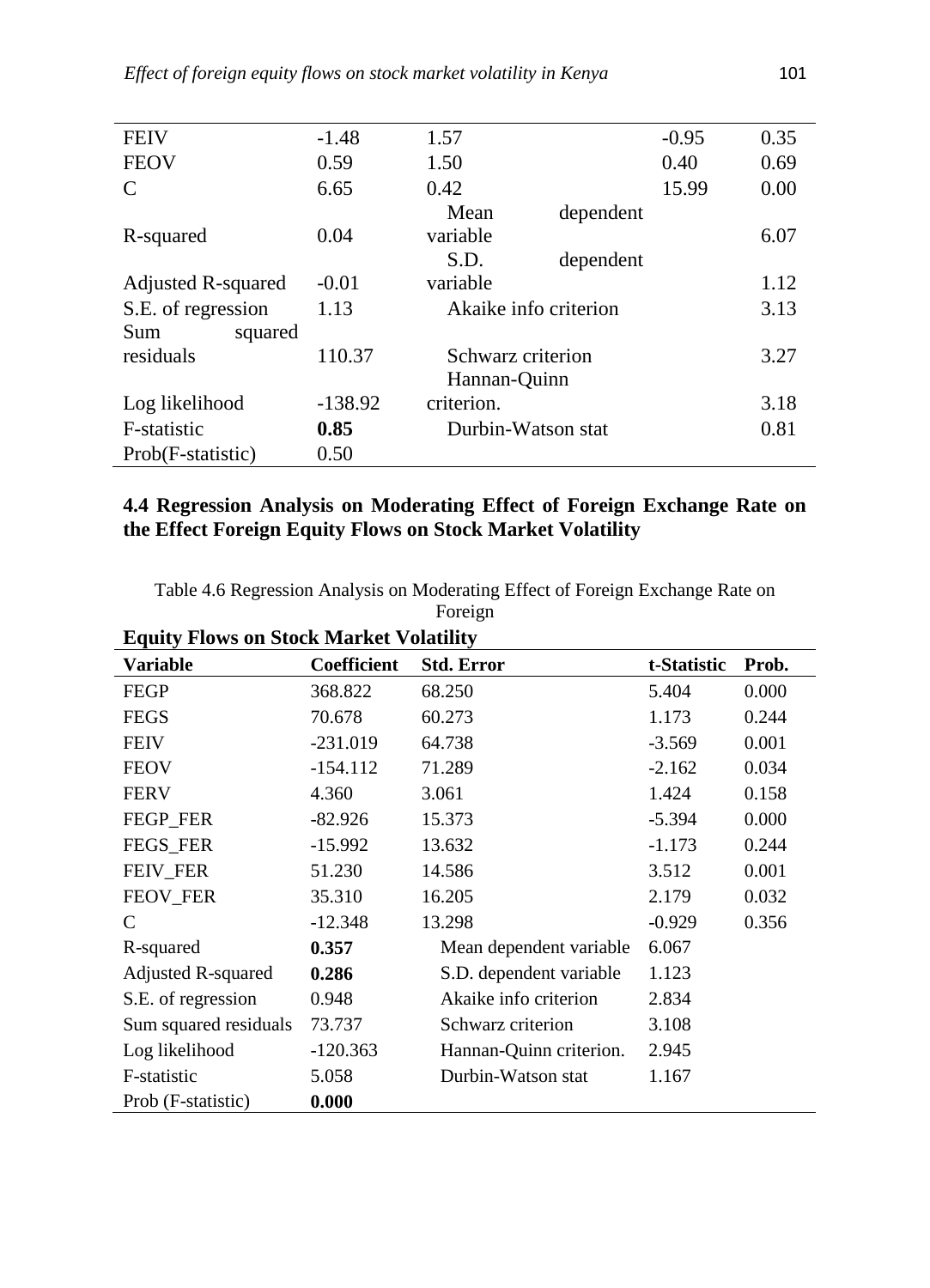### **Time Series Analysis**

To empirically model the nexus subsisting between unmoderated foreign equity flows and moderated foreign equity flows on stock market volatility, time series analysis was employed. This is because all the assumptions of linear regression model were violated in the case of un-moderated independent variables and in the case of moderated variables most assumptions were violated thereby resulting to spurious regression for the moderated variables hence the shift to time series analysis. Time series tests included; stationarity tests, lag selection tests, cointegration tests,

### **Stationarity Test for Model without Moderation**

Augmented Dickey Fuller (ADF) test was used in the study to test for stationarity. Augmented Dickey Fuller Test (ADF), was undertaken to examine whether the dependent variable; stock market volatility data and the independent variables were stationary. From table 4.5 the only stationary variables at level was the stock market volatility; SMV and FEOV

| Table 4.7: Unit Root Test (Level) |                           |                           |                             |                |  |
|-----------------------------------|---------------------------|---------------------------|-----------------------------|----------------|--|
| <b>Variable</b>                   |                           | <b>ADF</b> Test at levels |                             |                |  |
|                                   |                           | <b>T</b> statistic        | <b>Critical Value at 5%</b> | <b>P</b> value |  |
| <b>SMV</b>                        | Constant                  | $-4.7$                    | $-2.89$                     | 0.00           |  |
|                                   | Constant and Trend        | $-4.67$                   | $-3.45$                     | 0.00           |  |
| <b>FEGP</b>                       | Constant                  | $-2.72$                   | $-2.89$                     | 0.08           |  |
|                                   | Constant and Trend        | $-4.22$                   | $-3.45$                     | 0.01           |  |
| <b>FEGS</b>                       | Constant                  | $-1.91$                   | $-2.89$                     | 0.33           |  |
|                                   | Constant and Trend        | $-6.66$                   | $-3.45$                     | 0.0            |  |
| <b>FEIV</b>                       | Constant                  | $-3.16$                   | $-2.89$                     | 0.03           |  |
|                                   | Constant and Trend        | $-3.06$                   | $-3.45$                     | 0.12           |  |
| <b>FEOV</b>                       | Constant                  | $-2.98$                   | $-2.89$                     | 0.04           |  |
|                                   | <b>Constant and Trend</b> | $-4.71$                   | $-3.45$                     | $\Omega$       |  |
| <b>FER</b>                        | Constant                  | $-2.32$                   | $-2.89$                     | 0.17           |  |
|                                   | <b>Constant and Trend</b> | $-3.56$                   | $-3.45$                     | 0.04           |  |

| Table 4.8: Unit Root Test (First Difference) |                           |          |                                          |      |  |
|----------------------------------------------|---------------------------|----------|------------------------------------------|------|--|
| <b>Variable</b>                              | <b>ADF</b> Test at levels |          |                                          |      |  |
|                                              |                           |          | T statistic Critical Value at 5% P value |      |  |
| <b>FEGP</b>                                  | Constant                  | $-13.58$ | $-2.89$                                  | 0.00 |  |
|                                              | <b>Constant and Trend</b> | $-13.55$ | $-3.45$                                  | 0.00 |  |
| <b>FEGS</b>                                  | Constant                  | $-10.6$  | $-2.89$                                  | 0.00 |  |
|                                              | <b>Constant and Trend</b> | $-10.54$ | $-3.45$                                  | 0.00 |  |
| <b>FEIV</b>                                  | Constant                  | $-14.16$ | $-2.89$                                  | 0.00 |  |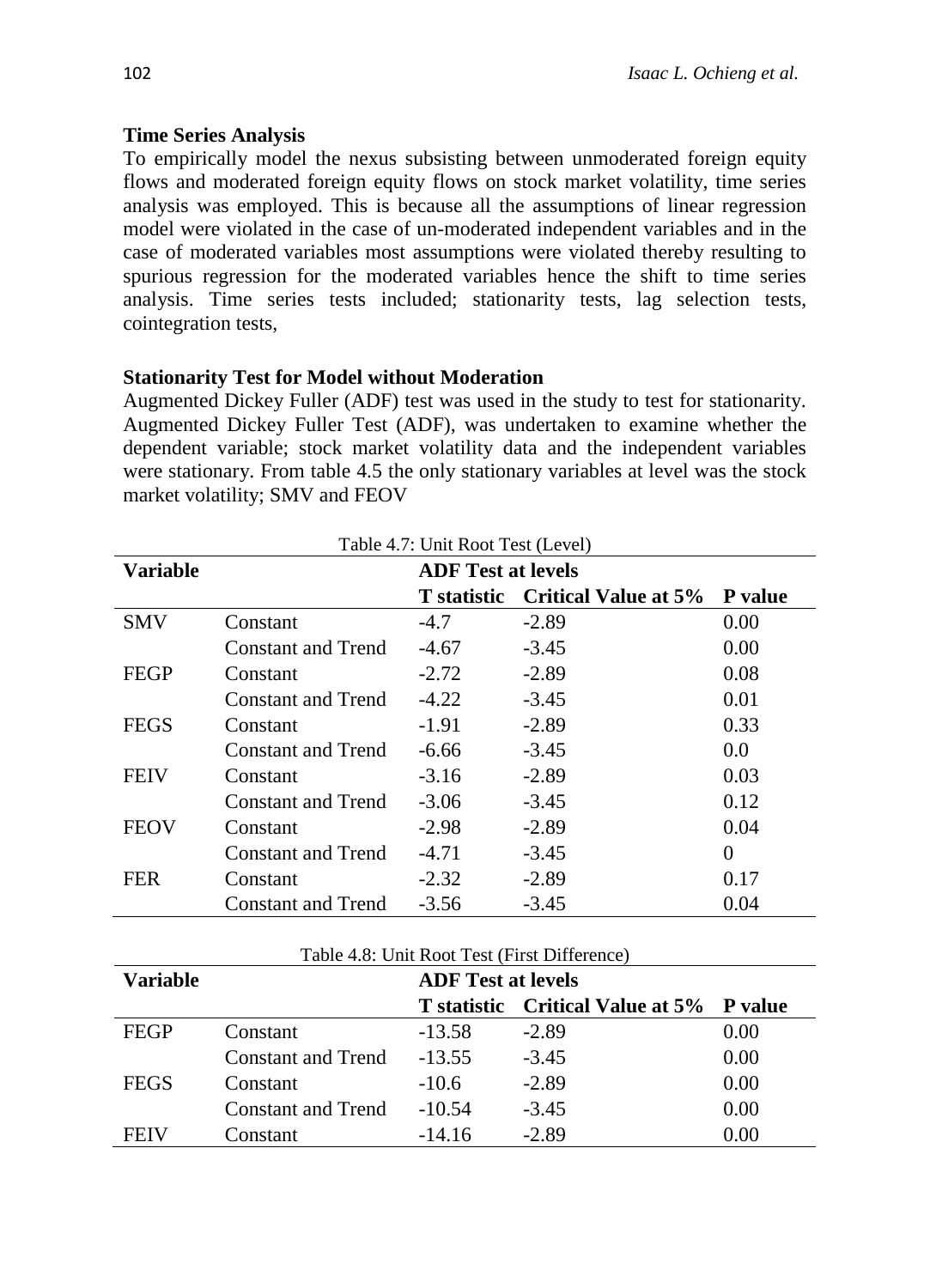|     | Constant and Trend -14.17 |         | $-3.45$ | 0.00 |
|-----|---------------------------|---------|---------|------|
| FER | Constant                  | $-6.63$ | $-2.89$ | 0.00 |
|     | Constant and Trend -6.61  |         | $-3.45$ | 0.00 |

From table 4.8 all the variables had no unit root; stationary, upon differencing.

#### **Lag Selection Criterion for Model without Moderation**

| Table 4.9: Lag Selection Criterion |          |           |             |              |              |              |
|------------------------------------|----------|-----------|-------------|--------------|--------------|--------------|
| Lag                                | LogL     | LR        | <b>FPE</b>  | <b>AIC</b>   | <b>SC</b>    | HQ           |
| $\overline{0}$                     | 302.5881 | <b>NA</b> | $3.45e-11$  | $-7.06162$   | $-6.88799$   | $-6.99182$   |
|                                    | 516.9184 | 392.9390  | $4.96e-13*$ | $-11.30758*$ | $-10.09217*$ | $-10.81900*$ |
| $\mathcal{D}_{\mathcal{L}}$        | 548.8095 | 53.91124* | 5.54e-13    | $-11.2098$   | $-8.95256$   | $-10.3024$   |
| 3                                  | 574.8398 | 40.28497  | $7.26e-13$  | $-10.9724$   | $-7.67341$   | $-9.64622$   |
| $\overline{4}$                     | 602.8052 | 39.28469  | $9.36e-13$  | $-10.7811$   | $-6.44033$   | $-9.03613$   |
| 5                                  | 630.2971 | 34.69211  | 1.28e-12    | $-10.5785$   | $-5.19598$   | $-8.41477$   |
| 6                                  | 675.6008 | 50.69698  | $1.21e-12$  | $-10.8$      | $-4.37572$   | $-8.2175$    |
|                                    | 712.2341 | 35.76113  | 1.54e-12    | $-10.8151$   | $-3.34902$   | $-7.8138$    |
| 8                                  | 764.0238 | 43.15810  | $1.53e-12$  | $-11.191$    | $-2.68319$   | $-7.77096$   |

\* indicates lag order selected by the criterion

LR: sequential modified LR test statistic (each test at 5% level)

FPE: Final prediction error

AIC: Akaike information criterion

SC: Schwarz information criterion

HQ: Hannan-Quinn information criterion

#### **Cointegration for Model without Moderation**

Cointegration tests are applied to determine if there exists a long term relationship between variables; long term relationship between stock market volatility the dependent variable and foreign equity flows before moderation.

Table 4.10: Johansens Cointegration for Model without Moderation

| <b>Hypothesized</b> |             | <b>Trace</b>     | 0.05                  |         |
|---------------------|-------------|------------------|-----------------------|---------|
| No. of $CE(s)$      | Eigen value | <b>Statistic</b> | <b>Critical Value</b> | Prob.** |
| None $*$            | 0.499       | 138.833          | 95.754                | 0.000   |
| At most $1 *$       | 0.261       | 77.323           | 69.819                | 0.011   |
| At most $2 *$       | 0.234       | 50.433           | 47.856                | 0.028   |
| At most 3           | 0.158       | 26.725           | 29.797                | 0.109   |
| At most 4           | 0.108       | 11.406           | 15.495                | 0.188   |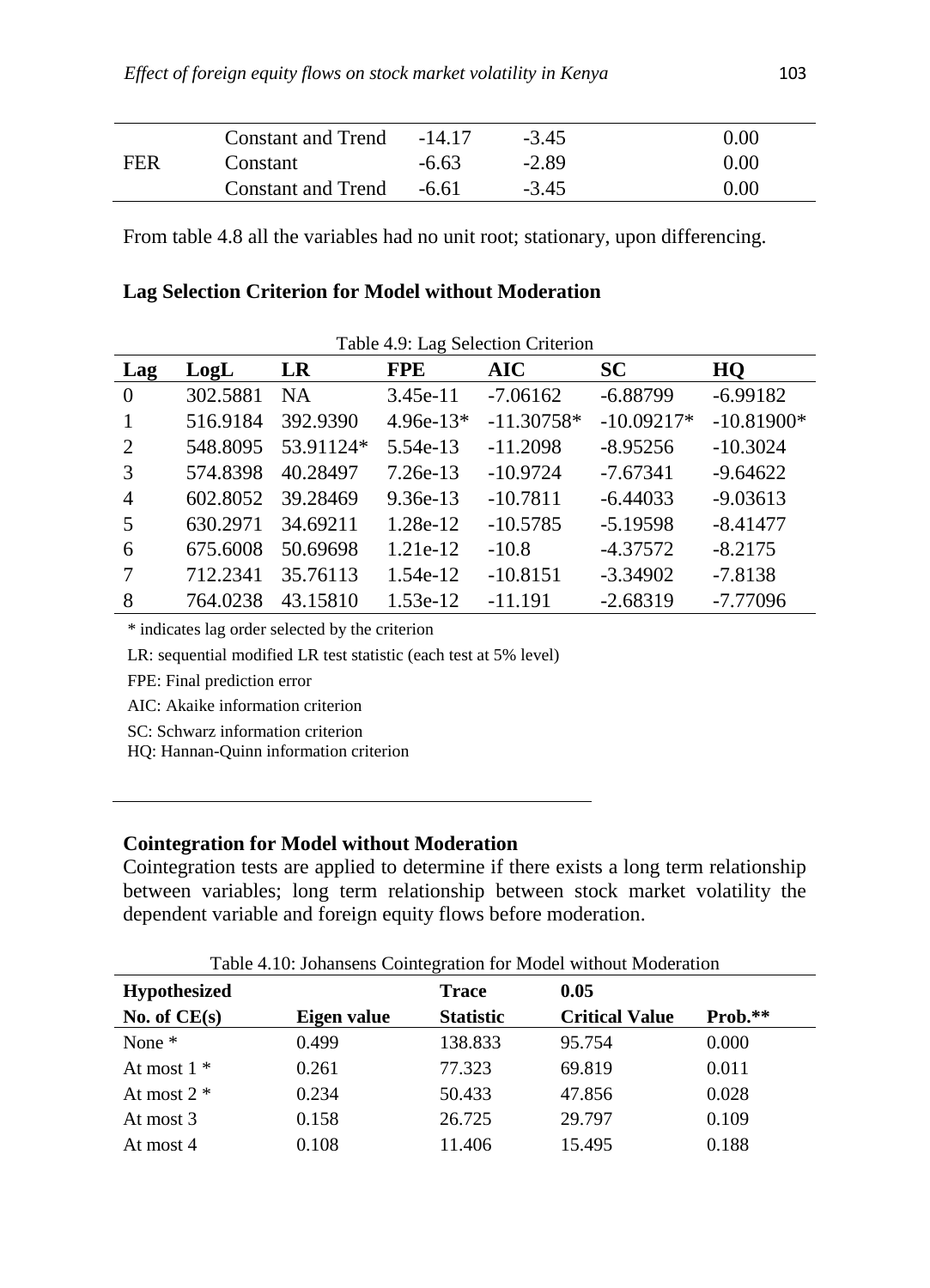| At most 5 | 0.014 | 1.276 | 3.841 | 0.259 |
|-----------|-------|-------|-------|-------|
|           |       |       |       |       |

Trace test indicates 3 cointegrating eqn.(s) at the 0.05 level

\* denotes rejection of the hypothesis at the 0.05 level

\*\*MacKinnon-Haug-Michelis (1999) p-values

From table 4.10 the time series variables were cointegrated 3 times; at most 2, this occurrence meant that the series was in three pairs or in patterns of three hence the evidence of a long term relationship. Consequently, the best model to use in the study was Vector Error Correction Model (VECM)

### **Vector Error Correction Model Results**

|      | Table 4.11: Vector Error Correction Model (model without Moderation) |                   |                             |         |  |  |
|------|----------------------------------------------------------------------|-------------------|-----------------------------|---------|--|--|
|      | <b>Coefficient</b>                                                   | <b>Std. Error</b> | t-Statistic                 | Prob.   |  |  |
| C(1) | $-0.06$                                                              | 0.03              | $-2.04$                     | 0.04    |  |  |
| C(2) | $-1.53$                                                              | 1.59              | $-0.96$                     | 0.34    |  |  |
| C(3) | $-0.24$                                                              | 0.10              | $-2.35$                     | 0.02    |  |  |
| C(4) | 2.71                                                                 | 1.78              | 1.53                        | 0.13    |  |  |
| C(5) | 0.37                                                                 | 1.36              | 0.27                        | 0.79    |  |  |
| C(6) | $-2.85$                                                              | 1.62              | $-1.76$                     | 0.08    |  |  |
| C(7) | $-1.05$                                                              | 1.32              | $-0.80$                     | 0.43    |  |  |
| C(8) | $-0.02$                                                              | 0.10              | $-0.18$                     | 0.86    |  |  |
|      | R Squared                                                            | 0.15              | Mean of dependent variable. | $-0.02$ |  |  |
|      | Adjusted R squared                                                   | 0.07              | S.D. dependent variable     | 1.00    |  |  |
|      | S.E. of Regression                                                   | 0.97              | Sum Squared residuals       | 77.00   |  |  |
|      | Durbin-Watson                                                        | 2.03              |                             |         |  |  |

D(SMV)=C(1)\*(SMV(-1)+46.7\*FEGS(-1)+9.19\*FEIV(-1)-58.31\*FEOV(-1)- 5.41)+C(2)\*(FEGP(-1)-0.59\*FEGS(-1)-0.90\*(FEIV)+0.18\*FEOV(- 1)+0.12)+C(3)\*D(SMV(-1))+C(4)\*D(FEGP(-1))+C(5)\*D(FEGS(- 1))+C(6)\*D(FEIV(-1))+C(7)\*D(FEOV(-1))+C(8)

### **VECM results (without moderation) on effect of lagged values of stock market volatility on current stock market volatility**

Table 4.11; main model devoid of moderating variable; foreign exchange rate, revealed that 15%; R-Squared 0.15, of variations in current stock market volatility (SMV) was accounted for by lagged Stock Market Volatility (SMV)/C (3), Foreign Equity Gross Purchases (FEGP)/C (4), Foreign Equity Gross Sales (FEGS)/C (5), Foreign Equity In-flows Volume (FEIV)/ C (6) and Foreign Equity Out-flows Volume (FEOV)/  $C(7)$ . Moreover, the estimation results indicated that an increase in lagged stock market volatility (SMV) resulted in a decrease of the current Stock Market Volatility (SMV) by 0.24 units (-0.24). This phenomenon meant that there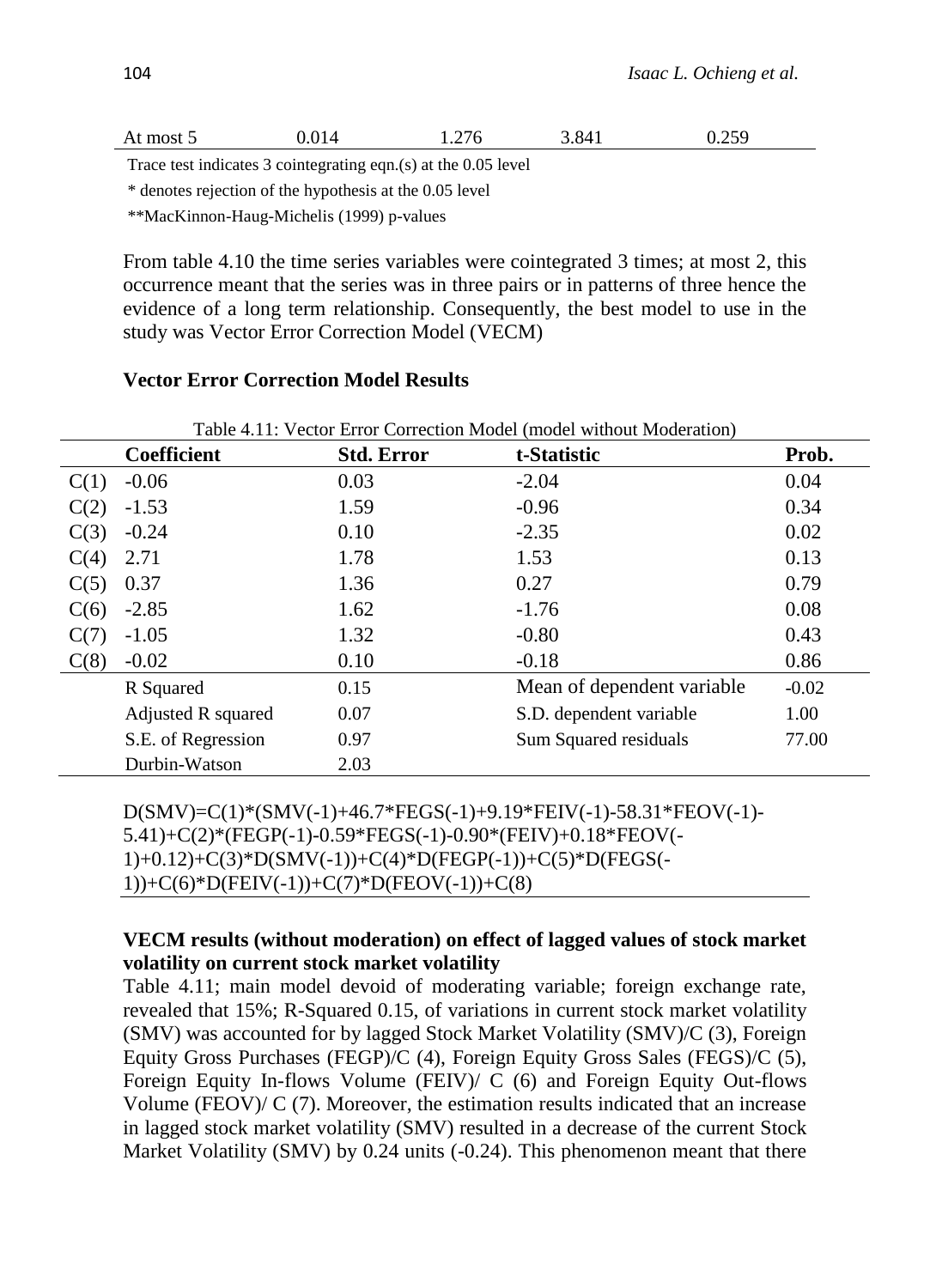was a negative relationship between lagged Stock Market Volatility (SMV) and present Stock Market Volatility (SMV). Further, the negative effect was significant as p-value was less than  $0.05$ , (p-value = 0.02). The statistically significant negative relationship between lagged values of stock market volatility and current stock market volatility signified current stock market volatility data was correlated with previous stock market volatility data hence volatility clustering, suggesting that large fluctuations in volatility are always followed by large fluctuations and small fluctuations by small ones (Kumar & Tamimi, 2012). All the other proxies' variables for foreign equity flows were insignificant in explaining volatility levels at the Nairobi Securities Exchange.

|       | <b>Coefficient</b> | <b>Std. Error</b> | t-Statistic                | Prob.   |
|-------|--------------------|-------------------|----------------------------|---------|
| C(1)  | $-0.08$            | 0.05              | $-1.51$                    | 0.13    |
| C(2)  | $-376.97$          | 85.37             | $-4.42$                    | 0.00    |
| C(3)  | 166.10             | 70.56             | 2.35                       | 0.02    |
| C(4)  | 330.92             | 64.20             | 5.15                       | 0.00    |
| C(5)  | $-0.36$            | 0.11              | $-3.36$                    | 0.00    |
| C(6)  | 175.36             | 88.16             | 1.99                       | 0.05    |
| C(7)  | $-25.28$           | 65.86             | $-0.38$                    | 0.70    |
| C(8)  | $-118.56$          | 85.88             | $-1.38$                    | 0.17    |
| C(9)  | $-27.73$           | 65.63             | $-0.42$                    | 0.67    |
| C(10) | 6.07               | 7.56              | 0.80                       | 0.42    |
| C(11) | $-38.73$           | 19.85             | $-1.95$                    | 0.05    |
| C(12) | 5.91               | 14.94             | 0.40                       | 0.69    |
| C(13) | 25.78              | 19.43             | 1.33                       | 0.18    |
| C(14) | 6.16               | 14.89             | 0.41                       | 0.68    |
| C(15) | $-0.05$            | 0.09              | $-0.56$                    | 0.58    |
|       | R Squared          | 0.44              | Mean of dependent variable | $-0.02$ |
|       | Adjusted R squared | 0.33              | S.D. dependent variable    | 1.00    |
|       | S.E. of Regression | 0.82              | Sum Squared residuals      | 50.48   |
|       | Durbin-Watson      | 1.93              |                            |         |

Table 4.12: Vector Error Correction Model with Foreign Exchange Rate Moderation

D(SMV)=C(1)\*(SMV(-1)-237.44\*FEOV(-1)+56.54\*FERV(-

1)+26.97\*FEGP\_FER(-1)-48.04\*FEGS-FER(-1)-29.65\*FEIV\_FER(- 1)+88.28\*FEOV\_FER(-1)-229.19)+C(2)\*(FEGP(-1)-0.926\*FEOV(- 1)+0.17\*FER(-1)-0.18\*FEGP\_FER(-1)-0.09\*FEGS\_FER(-1)-0.05\*FEIV\_FER(- 1)+0.28\*FEOV\_FER(-1)-0.08\*FER(-1)-0.713)+C(3)\*(FEGS(-1)-1.13\*FEOV(-1)- 0.08\*FER(-1)-0.02\*FEGP\_FER(-1)-0.18\*FEGS\_FER(-1)+0.02\*FEIV\_FER(- 1)+0.22\*FEOV\_FER(-1)+0.33)+C(4)\*(FEIV(-1)-0.61\*FEOV(-1)+0.28\*FER(- 1)+0.06\*FEGP\_FER(-1)-0.14\*FEGS\_FER(-1)-0.3\*FEIV\_FER(- 1)+0.24\*FEOV\_FER(-1)-1.16)+C(5)\*D(SMV(-1)+C(6)\*D(FEGP(- 1)+C(7)\*D(FEGS(-1))+C(8)\*D(FEIV(-1))+C(9)\*D(FEOV(-1))+C(10)\*D(FERV(- 1))+C(11)\*D(FEGP\_FER(-1))+C(12)\*D(FEGS\_FER(-1))+C(13)\*D(FEIV\_FER(-1))+C(12)\*D(FEOV\_FER(-1))+C(15)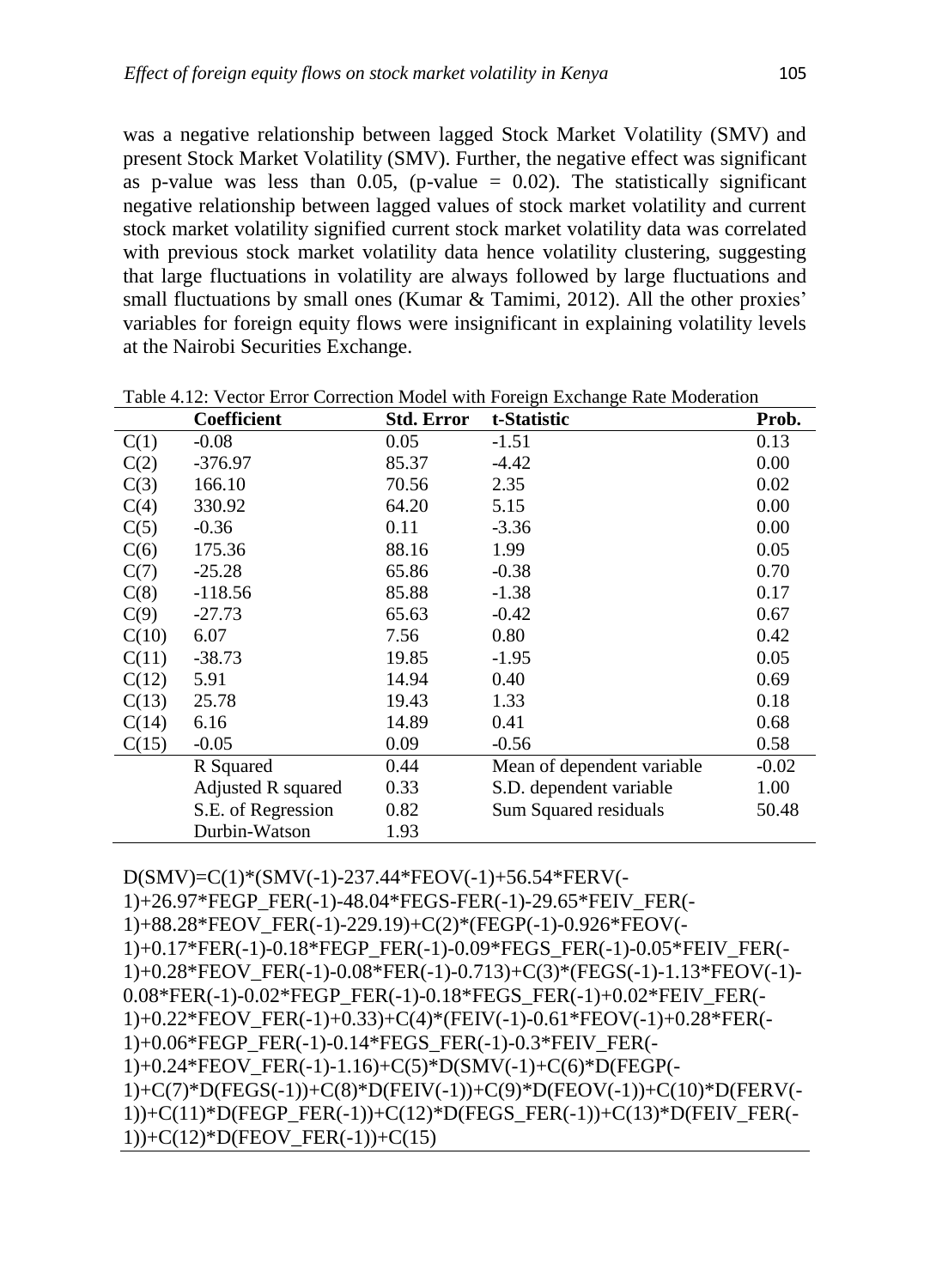Table 4.12 revealed the Vector Error Correction Model (VECM) estimated equation for the model with foreign exchange rate as a moderating variable, (main model of the study with the moderating variable). From the results posited, 44% (R Squared  $= 0.44$ ) of variations in the current Stock Market Volatility (SMV) were explicated for by lagged Foreign Exchange Rate (FERV)/ C (10), lagged Foreign Equity Gross Purchases (FEGP\_FERV)/ C (11), lagged Foreign Equity Gross Sales (FEGS FERV)/ C (12), lagged Foreign Equity In-flows Volume (FEIV\_FERV)/ C (13) and lagged Foreign Equity Out-flows Volume (FEOV FERV)/ C (14). Moreover, it was observed from the estimation results that lagged Stock Market Volatility (SMV) had an inverse relationship with current stock market volatility as there was a decrease in the current Stock Market Volatility (SMV) at the Nairobi Securities Exchange by 0.36 units (-0.36) during the period of study, the inverse relationship was a significant one too, this striking outcome meant that the bourse volatility in the previous months were continually and permanently higher relative to the subsequent months farther endorsing the price pressure theory of foreign equity flows. All the four independent variables lacked the statistical significance in explaining the volatility levels at the Nairobi Securities Exchange.

# **5 Conclusion**

Generally, VECM estimated results revealed that foreign equity flows had no effect on Stock Market Volatility (SMV) in Kenya during the period of study. Specifically, foreign equity gross purchases (FEGP), and foreign equity gross sales (FEGS), foreign equity in-flows volume (FEIV) and foreign equity out-flows volume (FEOV) had no statistical significance in predicting the current volatility at the stock market. Further, moderated foreign equity gross purchases with foreign exchange rate, (FEGP-FER), moderated foreign equity gross sales with foreign exchange rate, (FEGS-FER), moderated foreign equity in-flows volume with foreign exchange rate, (FEIV-FER), and moderated foreign equity out-flows volume with foreign exchange rate, (FEOV-FER) all had no statistical significance in predicting the stock market volatility at the Nairobi Securities Exchange. From VECM estimate results, the only variable that had the statistical significance in predicting the current stock market volatility at the Nairobi Securities Exchange were the lagged values of stock market volatility before and after introducing foreign exchange rate as a moderating variable in the study. The study recommends that policies of increasing market integration should be embraced to increase foreign investor participation in the stock market besides adopting efficacious cross-border listing rules.

# **References**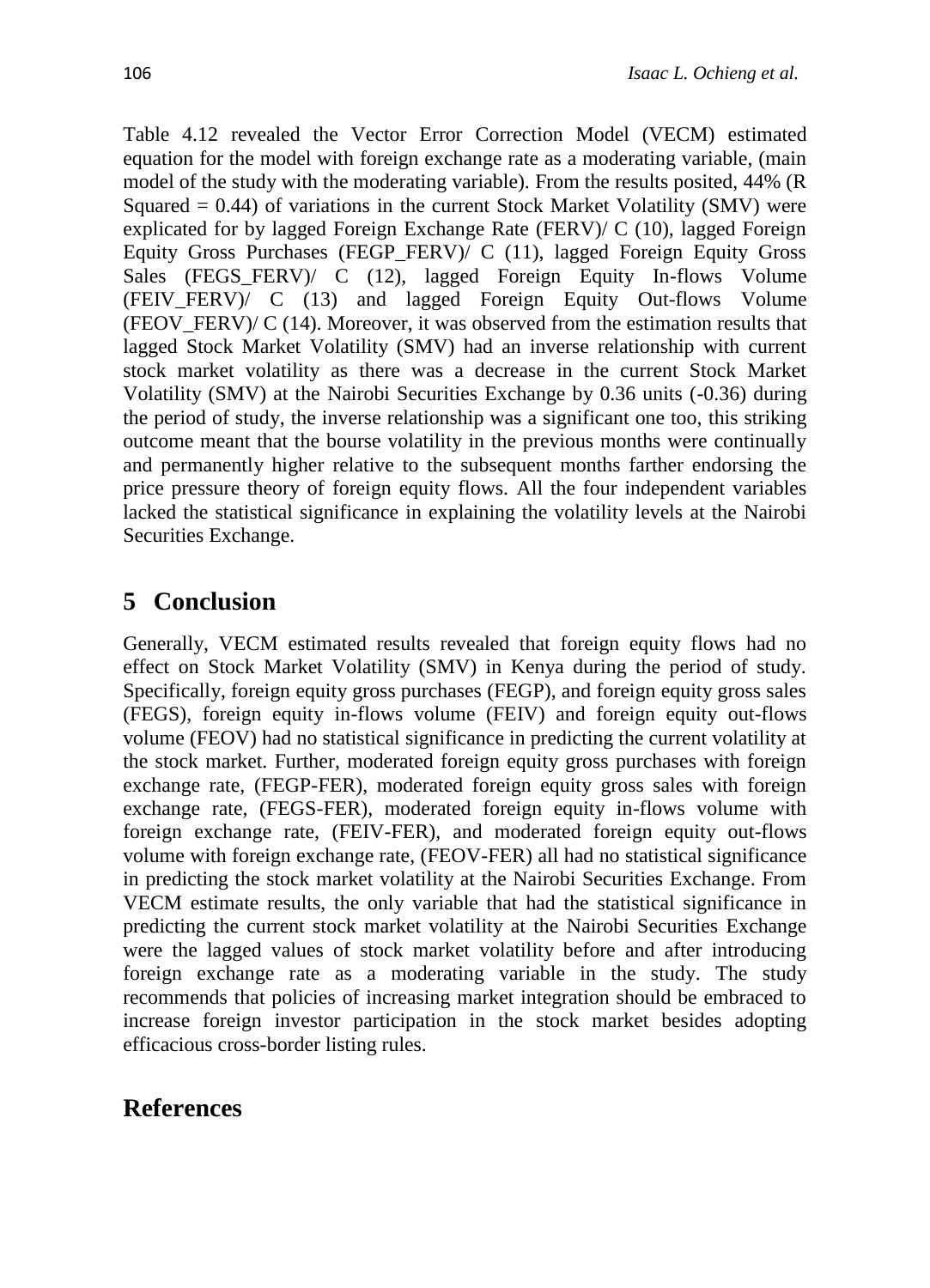- [1] R. Aggarwal, I. Erel, F. Miguel, and P. Matos,mDoes Governance Travel Around the World? Evidence from Institutional Investors. *Journal of Financial Economics*, (2011) 154-181.
- [2] G. Bekaert, and C. Harvey. Foreign Speculators and Emerging Equity Markets. *Journal of Finance*, (2000) 295-350.
- [3] C. Bonser-Neil, S. Jones, D. Linnan, and R. Neil, Herding, Feedback Trading and Foreign Investors. *Pacific Basin Finance journal*, (2002) 103- 127.
- [4] E. Borenzstein, and R.G. Gelos, The Behaviour of Emerging Market Mutual Funds. *IMF Working Paper*, (2000) 00/198.
- [5] T. Brennan, and H. Cao, International Portfolio Investment Flows. *Journal of Finance*, (1997) 1851-1880.
- [6] C. Cheng, A. Y. Huang, and C. C. Chen, The Effect of Abolishing a Foreign Institutional Investment Quota in Taiwan. *Journal of Emerging Markets Finance and Trade Volume 47*, (2011) 1-12.
- [7] E. Curcuru, C. Thomas, F. Warnock, and J. Wongswan, US. International Equity Investment and Past and Prospective Returns. *American Economic Review*, (2011) 3440-55.
- [8] M. Dijk, and D. Vagias, International Capital Flows and Liquidity. *International Journal of Finance*, (2011) 1 -60.
- [9] A. Franzel, R. Meurer, C. Goncalves, and S. Seabra, Determinants of Foreign Portfolio Flows. *Journal of Financial and Quantitative Analysis*, (2009) 301-328.
- [10] A. Gupta, and J. Shaveta, Impact of Foreign investment on Stock market. *Journal of effective Management*, (2012) 1-11.
- [11] Y. Hamao, and J. Mei, Living with the enemy: An analysis of foreign investment in the Japanese equity market. *Journal of International Money and Finance*, (2001) 715-35.
- [12] L. Harris, and E. Gurel, Price and volume effects associated with changes in the S&P 500 List: New evidence for the existence of price pressures. *Journal of finance*, (1986) 815-829.
- [13] C. P Hsu, and C. Huang, How Foreign Portfolio Investment Affect Stock Markets in the Host Country. *The 2010 Proceedings of the Northeast Business and Economics association*, (2010) 298-302.
- [14] B. Huang, and C. W Yang, The Impact of Financial Liberalization on stock price. Volatility in Emerging Markets. *Journal of Comparative Economics*, (2000) 321-339.
- [15] A. Johri, A study of foreign Investment Pattern on Context to Indian Stock Market and Its impact on Stock market Returns. *International Journal of Research in Management*, ( 2012) 139-157.
- [16] C. Kodongo, Foreign Exchange Risk and the Flow of International Portfolio Capital: Evidence from Africa's Capital Markets. *Journal of International Finance*, (2011) 1-250.